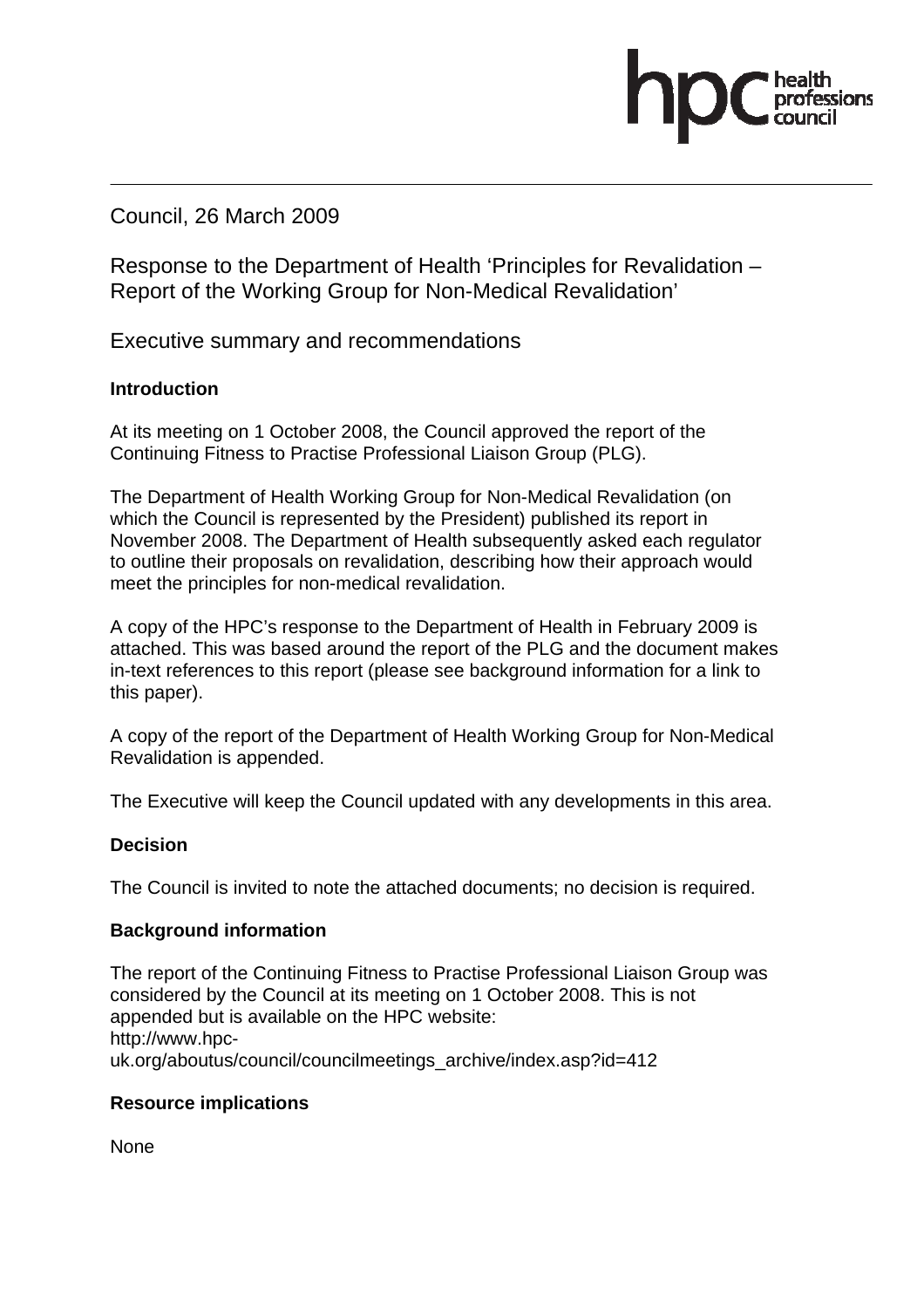## **Financial implications**

None

## **Appendices**

• Principles for Revalidation - Report of the Working Group for non-Medical **Revalidation** 

### **Date of paper**

16 March 2009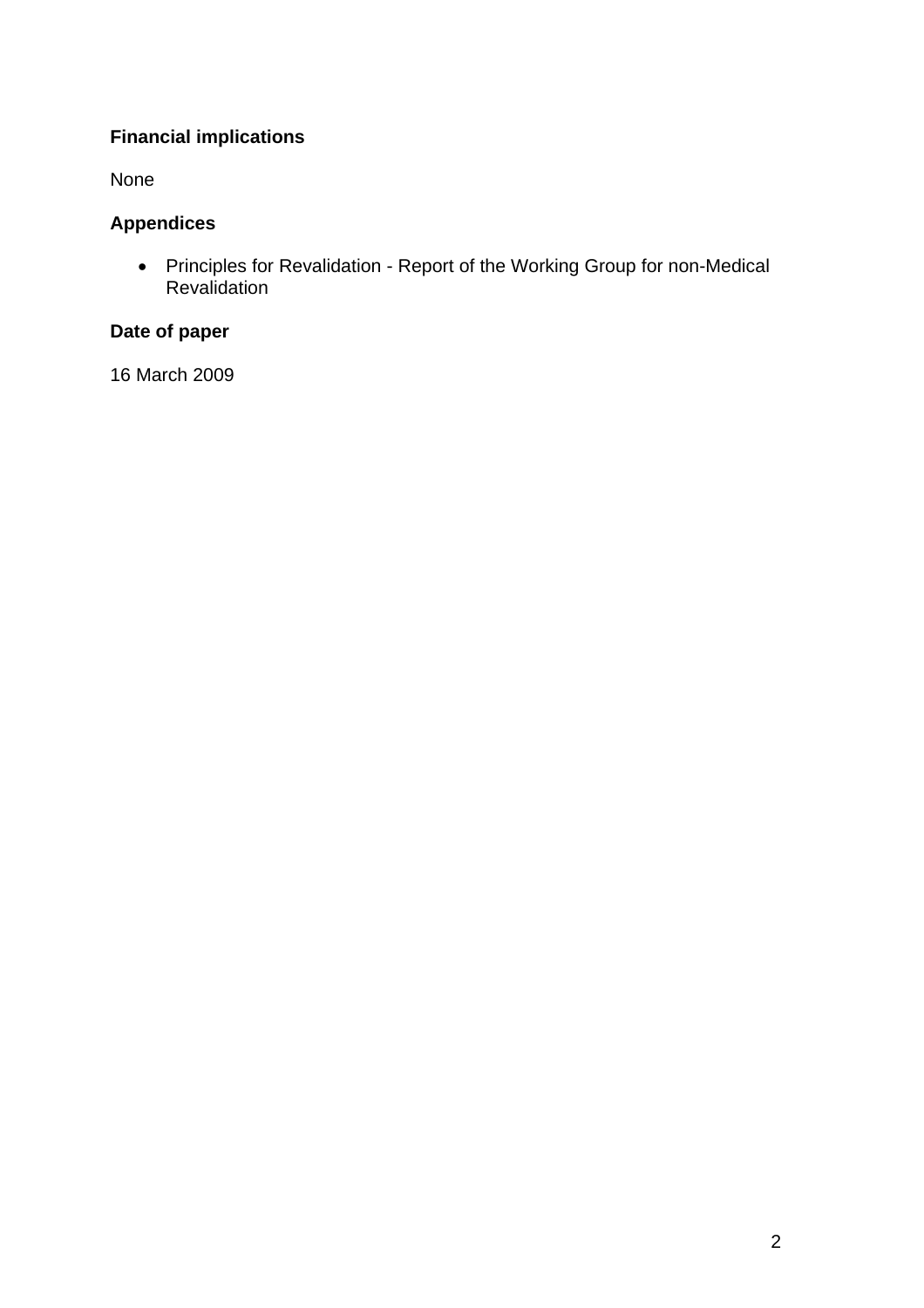February 2009

### **Health Professions Council (HPC) response to 'Principles for Revalidation – Report of the Working Group for Non-Medical Revalidation'**

### **1. Introduction**

1.1 The nine UK Health regulators have been asked by the Department of Health to respond to the report of the Working Group for Non-Medical Revalidation, outlining their current work and proposals around revalidation, and setting out how they meet the principles for revalidation.

1.2 In this document, a summary is provided of the HPC's work on this subject to date. The document then outlines how the HPC's planned approach is consistent with the twelve principles outlined in the Report.

### **2. The HPC's approach to revalidation**

2.1 The Health Professions Council's thinking on revalidation has been informed by the work of the Professional Liaison Group (PLG) on Continuing Fitness to Practise. This group met five times between November 2007 and September 2008 and also benefited from a meeting with a wider group of representatives of organisations representing the professionals we regulate.

2.2 The Group made its report and recommendations to the HPC Council in October 2008. A copy of the report is appended and cross references are given in this document.

2.3 The Group considered revalidation in the wider context of 'continuing fitness to practise' which we broadly defined as 'all those steps taken by regulators, employers, health professionals and others which support the maintenance of fitness to practise beyond the point of initial registration'. In its work the Group considered, amongst other topics:

- the existing mechanisms for assuring continuing fitness to practise (including existing regulatory systems and those in place outside of professional regulation);
- the evidence of the risk posed by the professions regulated by the HPC;
- the likely costs and resources of any additional layer of inspection; and
- the opinions and expectations of members of the public.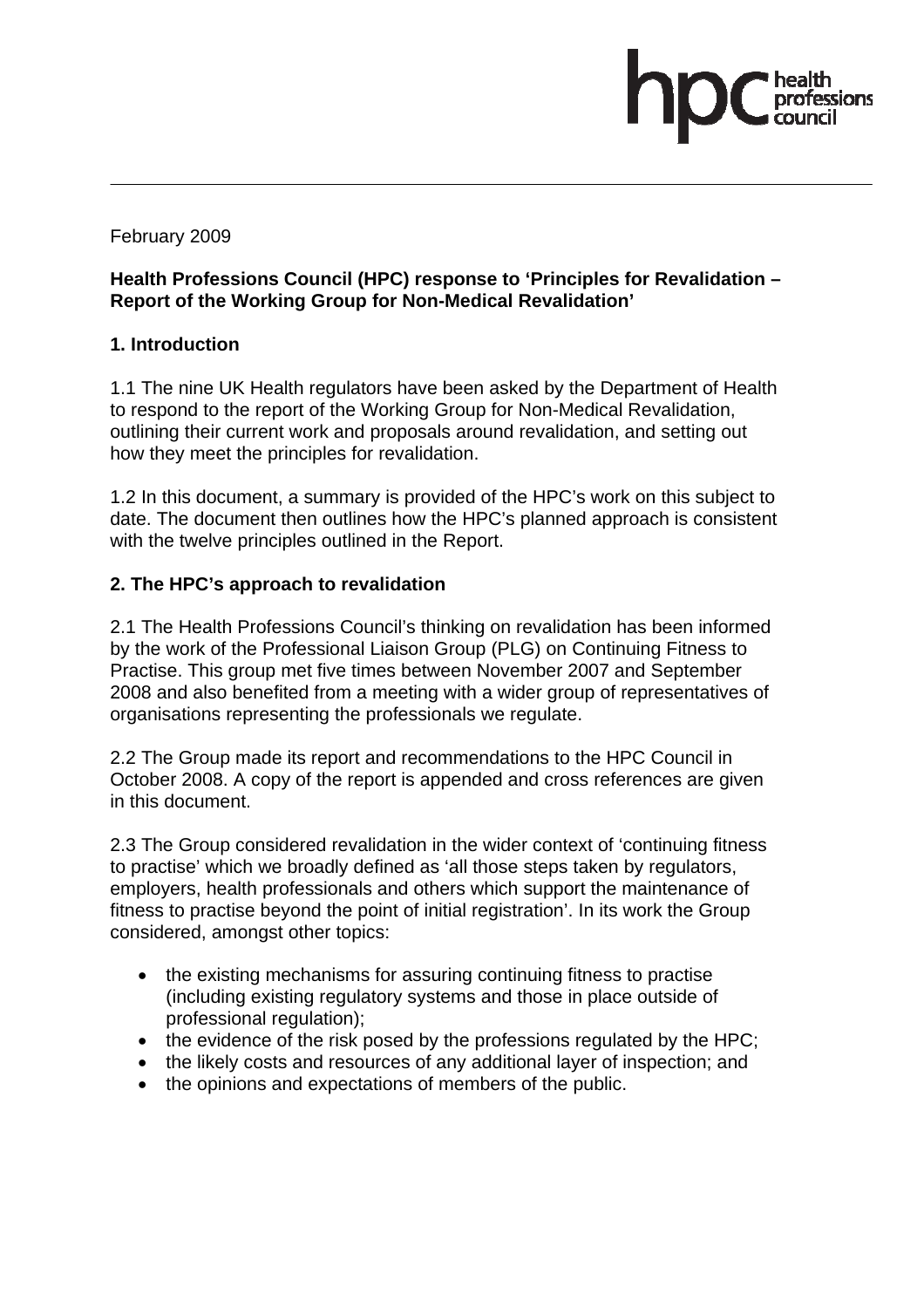2.4 The Group concluded (sections 1 and 10 of the report):

- Revalidation is but one part of the process of assuring continuing fitness to practise.
- The current evidence suggests that the risk posed by the professions regulated by the HPC overall is low. However, this area merits further exploration, in particular, conduct was identified as an area of greater risk than competence.
- Public trust in the health professions regulated by the HPC is high. However, further work on ways to increase public involvement in regulation is merited.
- The potential costs of additional regulatory systems are likely to be significant and as such must be clearly justified, balancing the costs against demonstrable benefits.
- In the light of these findings, existing regulatory systems are currently appropriate and sufficient when considered in the context of the wider environment in which they operate and the risk of harm posed by the professions regulated by the HPC.

2.5 The Group made the following recommendations for further work (section 10):

- Analysis of fitness to practise data to explore correlations between age, location of practice and fitness to practise (section 6).
- Analysis of the outcomes of the CPD audits currently being conducted (section 5.1, paragraphs 13-17).
- A retrospective study to explore whether registrants from a particular profession who have undergone fitness to practise action are more likely to have been involved in disciplinary procedures or to demonstrate a poor record in professional behaviour during training (section 6.3).
- A prospective study piloting the use of a professionalism tool with education and training providers for two different professions and track progress of students over five years (section 6.3).
- Depending upon the outcome from these studies, wider use of this tool in education and training programmes for other professions may be recommended (section 6.3).
- In parallel, explore further the teaching of 'professionalism' on preregistration programmes across the 13 professions and look at ways of promoting this further, for example, via the standards of education and training (section 6.3).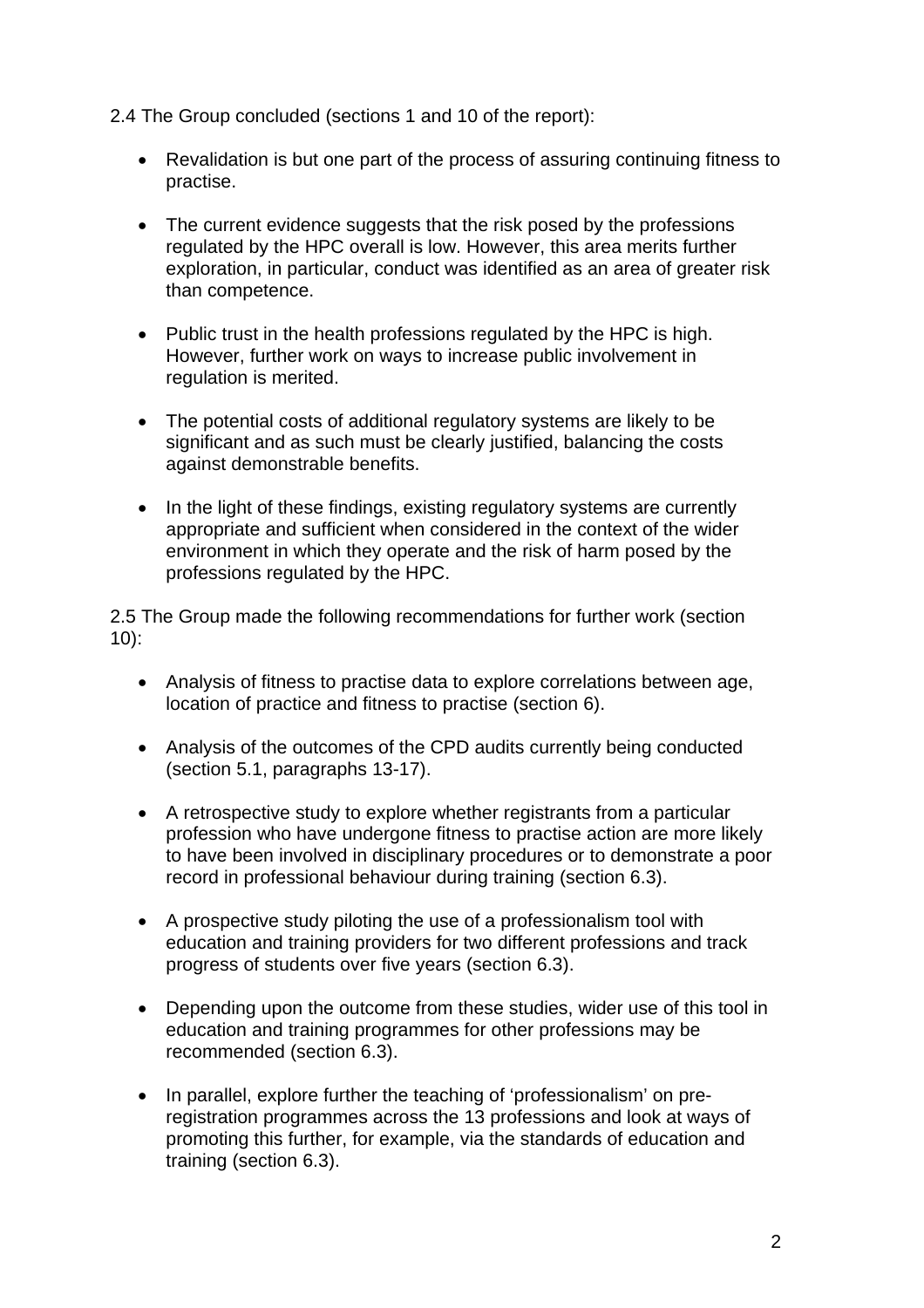• A prospective study looking at the application of a patient feedback tool with a random sample of registrants and students (section 8).

2.6 In summary, we intend to take a systematic, evidence based approach to revalidation, in light of our assessment of the risk profile of the professions we regulate.

The Europe Economics research commissioned by the Department of Health concluded that any assessment of revalidation would need to recognise existing regulatory systems and how they identify registrants performing at a belowstandard level, and take these into account in forming a view of the incremental costs and benefits a new policy would bring (A1.12). We have considered our existing systems in our work on this topic and conclude that the totality of these existing systems (including self-certification, CPD standards and audit and returners to practice requirements), when seen in the broader context in which they operate, are currently sufficient in assuring continuing fitness to practise. Put another way, revalidation for our purposes consists of the combination of these systems (see section 5.1).

We believe that further work is merited in the areas outlined in paragraph 2.5. In particular, we will focus our efforts in the area of conduct, identified as the area of greatest risk for the professionals we register. To that end, we are preparing to commission research on the links between poor conduct during education and training and subsequent fitness to practise action.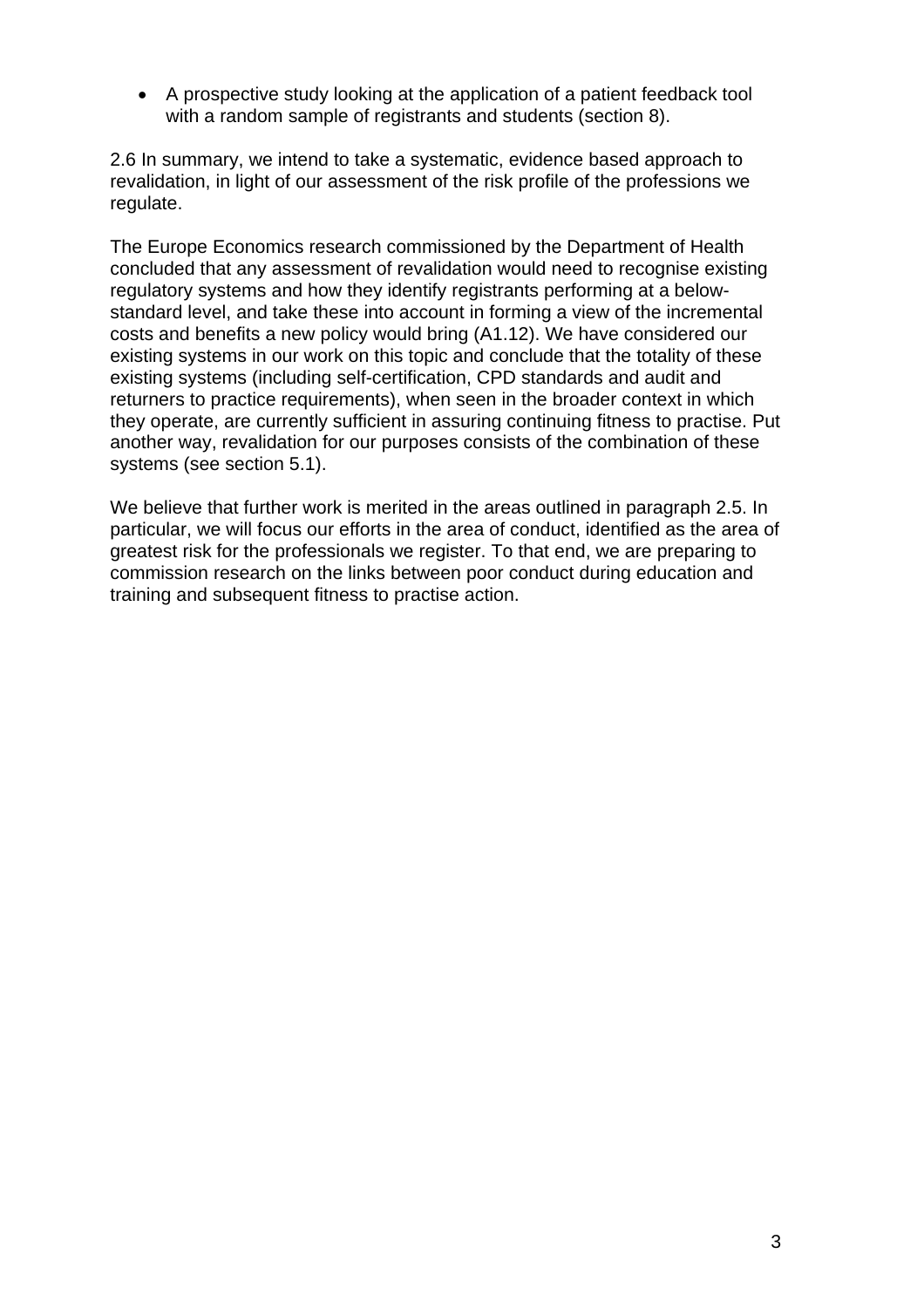### **3. Principles for Revalidation**

In this section, we have outlined how our approach to revalidation meets the nonmedical revalidation principles.

### **3.1 Transparency**

**Principle 1 (Consistency)** *Models should be consistent with the Better Regulation Executive's five principles of good regulation.* 

Our approach to revalidation outlined in section two of this document is consistent with the Better Regulation Executive's principles of good regulation. In particular, our approach is proportionate and targeted in that it is based on our assessment of the overall risk profile of the professions regulated by the HPC, and targeted in the areas we consider merit further attention. In particular, our proposed work on the link between pre-registration education and training and subsequent fitness to practise action is based on the assessment that, for our professions, conduct is more frequently an issue post-registration than competence and therefore requires further scrutiny.

Please also see our response to principle 5 on our proportionate approach to auditing compliance with our standards for continuing professional development.

**Principle 2 (Professional standards)** *The regulatory body for each profession should at all times set out the contemporary professional standards which registrants will have to meet in order to maintain registration.*

Registrants are required to renew their registration every two years, and sign a declaration to confirm that they continue to meet the standards of proficiency; that there have been no changes to their health or relating to their good character which they have not advised the HPC about and which would affect the safe and effective practice of their profession; and that they continue to meet standards for CPD. We are clear that registrants need to continue to meet those standards of proficiency that are relevant to their scope of practice.

**Principle 3 (Remediation)** *Where revalidation systems highlight performance concerns there should be scope for remediation of the professional but measures to secure public safety must remain paramount.* 

The professions we regulate do not have the infrastructure necessary to support a robust system package of remediation. In the medical profession, this infrastructure is available in the form of the work of organisations such as the National Clinical Assessment Service and the Postgraduate Medical Deanaries. This is an area that we would wish to explore further in the future.

Our CPD audit process demonstrates an approach consistent with the principle of remediation (please see principle 5). The audit process has been designed to provide registrants who struggle to meet the standards with support to do so. If from a CPD profile it is unclear that the required standards have been met, we can ask a registrant for further information, highlighting the areas in which the standards have not been met. If a registrant has not met the standards fully but there is a demonstrable commitment to CPD, they can be given an extra three months to go away, with the benefit of clear guidance, and undertake more CPD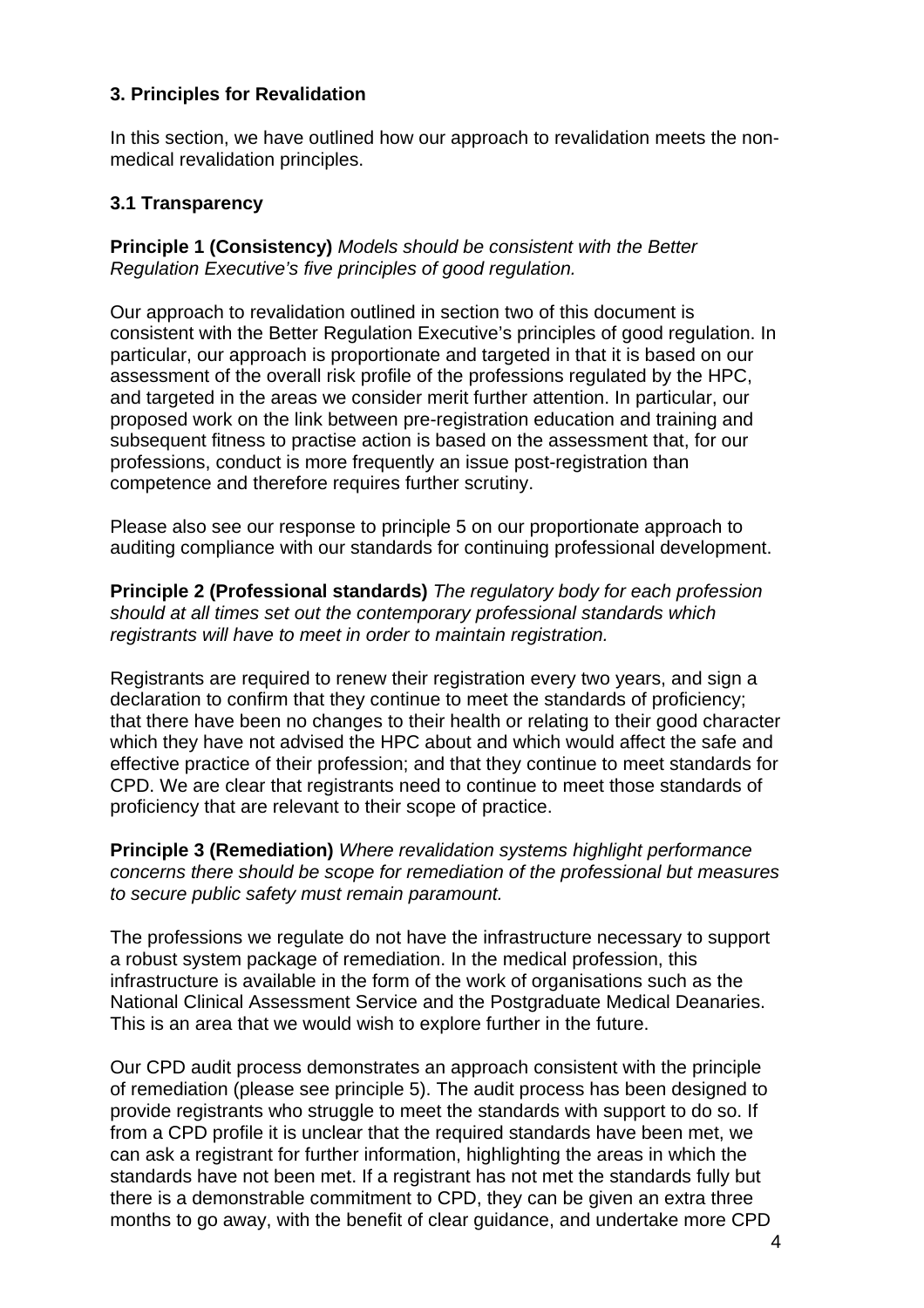and/or rewrite their CPD profile. In summary, we have designed a process that provides registrants with the support necessary to meet the standards and maintain their registration. Analysis of the outcomes of the CPD audits will help us to assess the effectiveness of this approach and how that might be extended to other systems that we develop.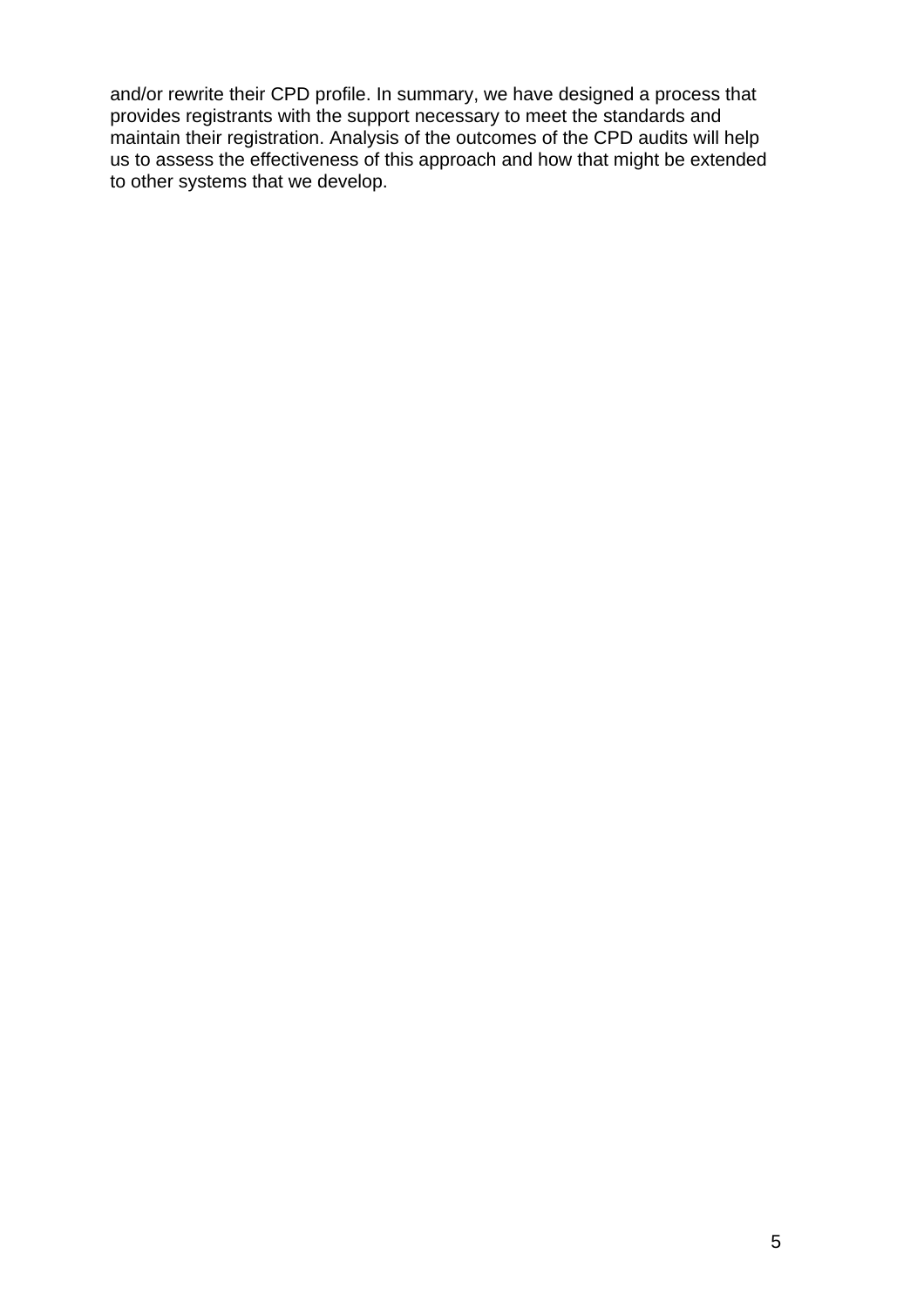### **3.2 Accountable**

**Principle 4 (Patient and Public Involvement)** *A successful revalidation process must have the confidence of the public that it is appropriate, relevant and fit for purpose.* 

The principle says that the public and service users must be involved in and seen to be involved in the design and delivery of the revalidation systems.

The expectations of patients and public are central to our approach to revalidation. Research has shown that public awareness of the HPC (and the other regulators overall) is low. However, we believe that this needs to be seen in the overall context of high levels of trust in health professionals and low levels of complaint against the professions regulated by the HPC. Research has also identified that the main areas of patients' concern about the practice of health professionals are most frequently 'soft skills' around communication, respect and involvement – all of which are aspects of practice that may be far harder to revalidate or assess in a meaningful way.

Further, we believe that any additional regulation must be meaningful, easy to communicate with members of the public and avoid tokenism which might have the effect of providing false reassurance to the public, and would be counterproductive in terms of public safety and maintaining public trust and confidence.

The CPD standards and audit process is deliberately focused on the benefits of registrants' learning to 'service users' - i.e. those who use or are affected by their practice. However, service user feedback, which might be helpful in terms of providing feedback on 'soft skills' is not currently integrated within the CPD standards or CPD process, although many practitioners are choosing to submit this feedback as evidence. In the light of the conclusions from a similar ongoing study in the field of medical revalidation, we intend to undertake a prospective study looking at the application of a patient feedback tool with a random sample of registrants and students. A patient feedback measure could have the potential to provide structured, regular, external input and verification, which is currently missing from the existing HPC systems. The outcomes of this study might lead to changes to the HPC's existing systems. For example, we might consider whether such a tool would provide a helpful way for registrants to reflect on their practice and identify their CPD needs as a result (section 9, paragraphs 2 to 8).

**Principle 5 (Continuing Professional Development)** (CPD) *This is the process by which individual registrants keep themselves up to date with healthcare developments in order to maintain the highest standards of professional practice.* 

The principles set out that CPD may provide a source of evidence for revalidation; must be relevant to the practitioner's scope of practice; and should be based on outcomes.

The CPD standards and audits are one part of the systems that we believe collectively assure the fitness to practise of registrants.

We set standards for CPD that are outcomes based and relevant to the practitioner's scope of practice. Registrants are required to: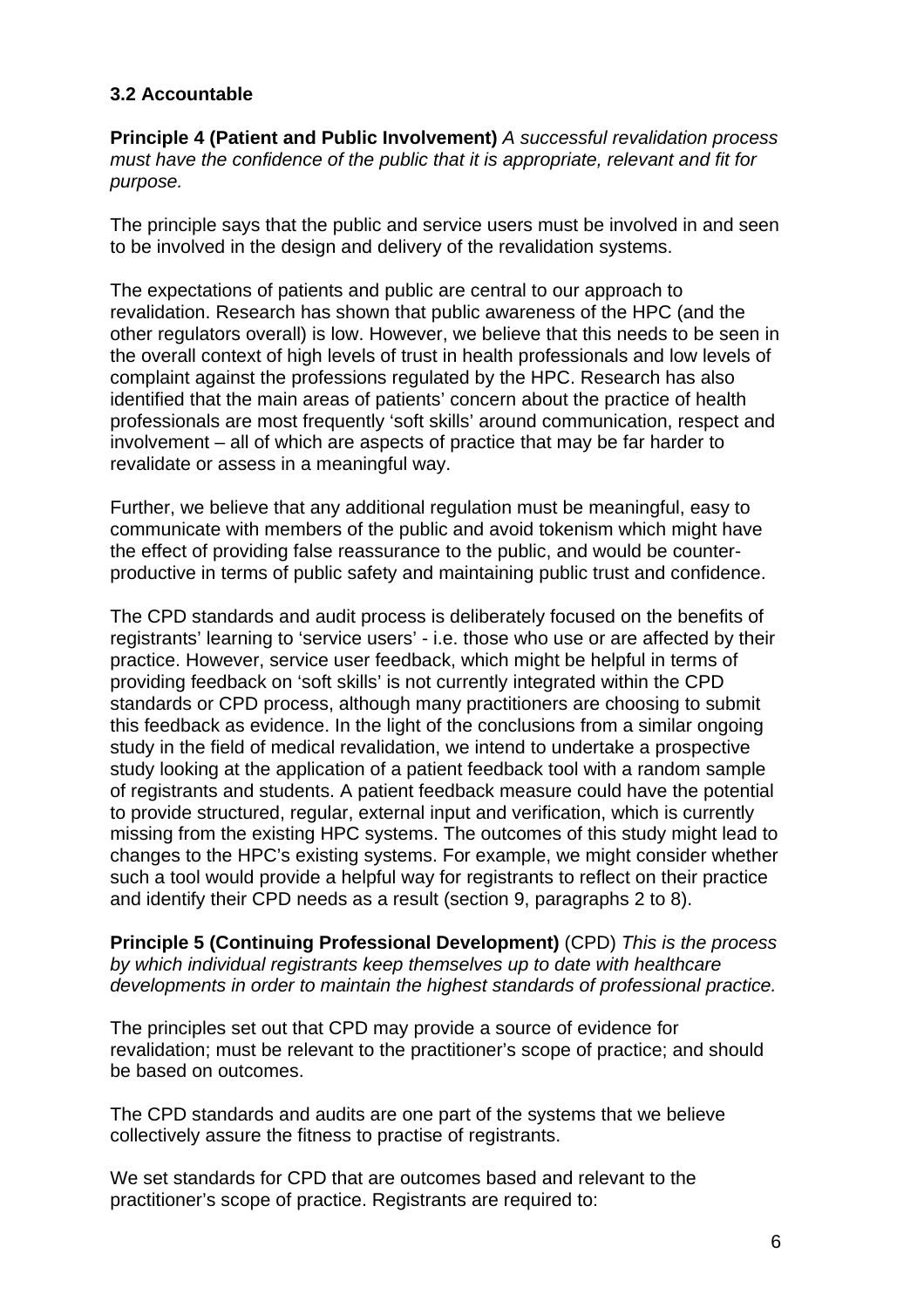- maintain a continuous, up-to-date and accurate record of their CPD activities;
- demonstrate that their CPD activities are a mixture of learning activities relevant to current or future practice;
- seek to ensure that their CPD has contributed to the quality of their practice and service delivery;
- seek to ensure that their CPD benefits the service user; and
- present a written profile containing evidence of their CPD upon request.'

CPD audits to check registrant compliance with the standards started in May 2008 with a 5% sample of registrants from the first two professions being audited. We are reviewing the sample size in light of the outcomes of the first two audits.

The outcome of a failure to meet the standards is administrative removal from the Register.

The outcomes of the CPD audits are likely to help further in the development of risk indicators for the regulated professions and we will undertake further analysis as the audits progress.

**Principle 6 (Quality Assurance)** *Quality assurance mechanisms must be built into revalidation systems.* 

Robust quality assurance mechanisms are built in to our existing systems. We will ensure robust quality assurance systems in any amendments to our existing systems or additional systems which are indicated as a result of our planned research programme.

In the area of CPD, registrant profile submissions are considered at meetings of CPD assessors, professionals from each of the professions on our register who assess profiles on our behalf. Profiles are assessed against clear criteria and using clear documentation.

Such meetings allow assessors to share their views of profiles, ensuring greater consistency in decision making. The quality of decisions and reasoning for these decisions is also checked administratively to ensure consistency of approach and so that any potential problems are identified. Profiles can also be moderated by a third assessor, if necessary, in borderline cases or where there is disagreement amongst assessors. Decisions are also subject to a clear appeals process.

The CPD process and our other systems are also subject to regular internal audit, and external audit as part of our registration with the BSI to ISO9001 standards.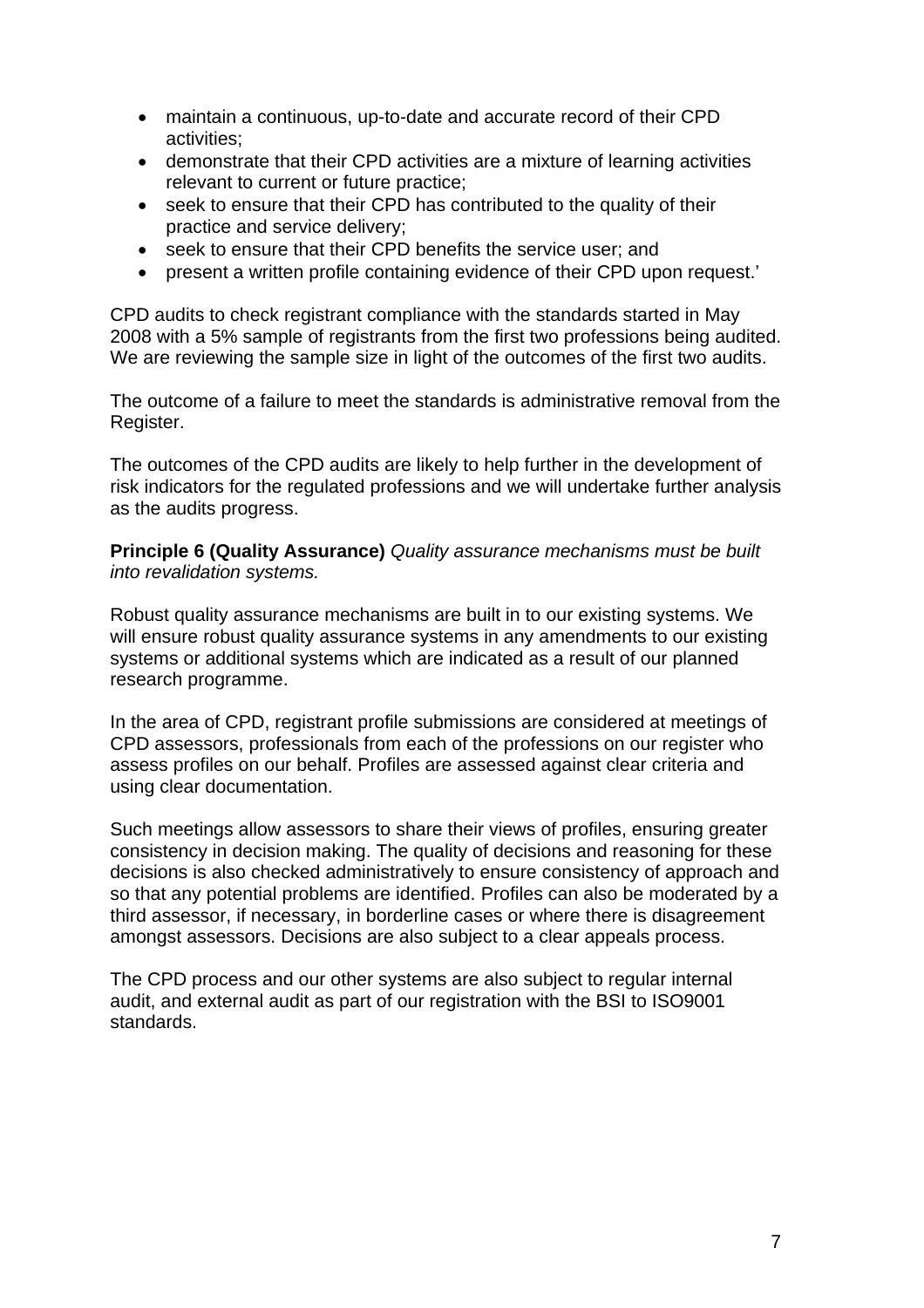### **3.3 Consistent**

**Principle 7 (Equality)** *Equality and diversity considerations must be evident in the development of all systems and systems.* 

The HPC publishes an equality and diversity scheme which explains how it takes account of equality and diversity considerations in all aspects of its work. Reporting on the implications for equality and diversity will form part of our commissions for research and thorough equality and diversity impact assessment will form part of any subsequent proposals.

**Principle 8 (Integration)** *The implementation of clinical governance frameworks yields information on professionals' performance and practice. Where appropriate, effective connections need to be made between them and the system of revalidation.*

We agree that the role that clinical governance frameworks and other local appraisal systems play in assuring the continuing fitness to practise of registrants, and in generating information that might demonstrate that fitness to practise, should be taken into account in any revalidation proposals.

Within our existing systems, we also seek to ensure that there is integration with other systems where possible in order to avoid duplication of effort. For example, information gained from participation in the National Health Service (NHS) Knowledge and Skills Framework (KSF) could be used by a registrant to demonstrate that they have met our standards for continuing professional development. Further, many of the CPD schemes set up by professional bodies to support their members in undertaking CPD make explicit links between these local appraisal systems and HPC's CPD standards, helping to minimise duplication.

**Principle 9 (UK-wide)** *Revalidation arrangements should be consistent in outcome across the United Kingdom.* 

We agree that any systems should be UK-wide and we will take into account differences between the four countries in the research we intend to undertake.

We already have well established mechanisms for dialogue with stakeholders across the four home countries, including regular meetings with the devolved administrations.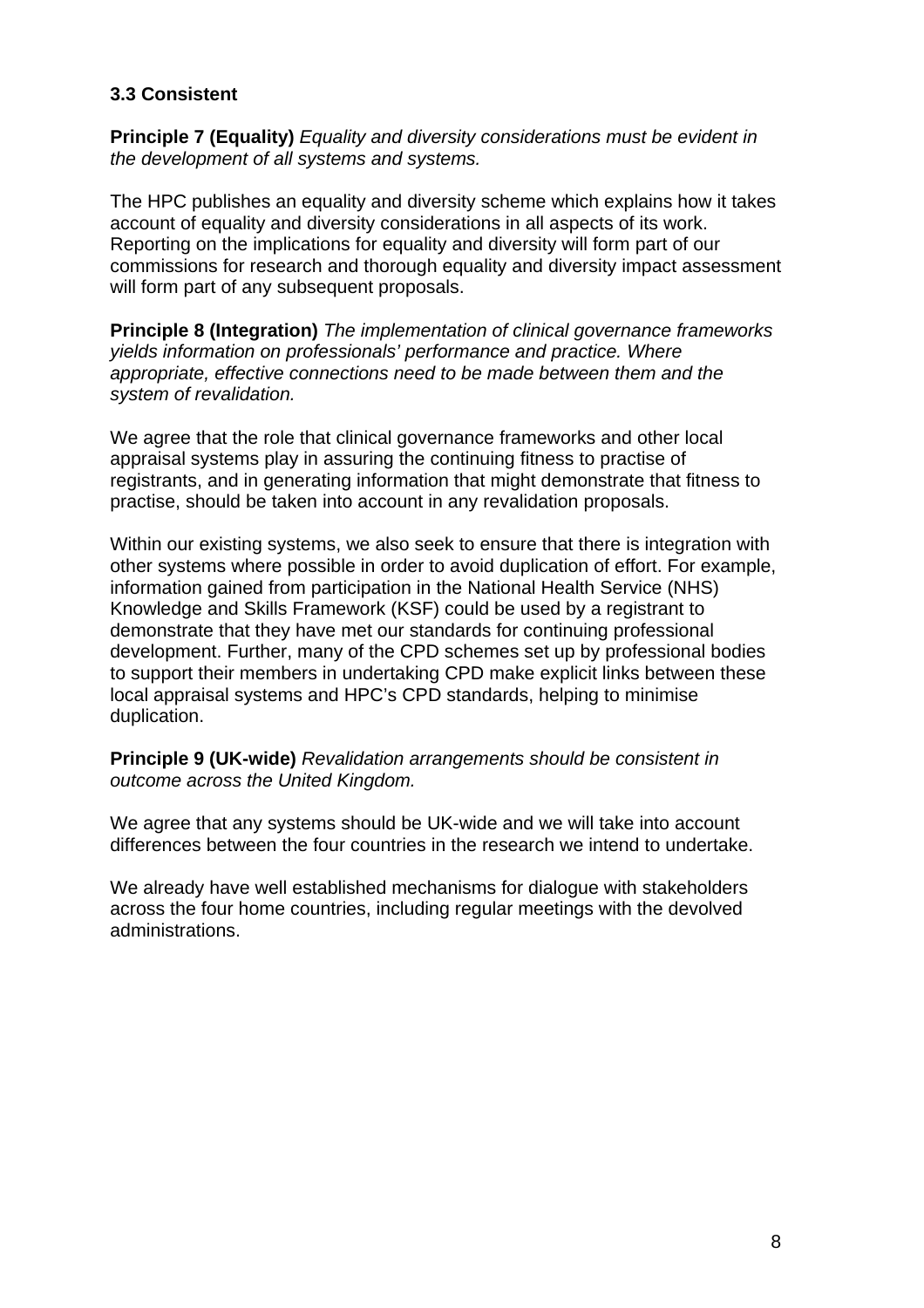### **3.4 Proportionate and Targeted**

**Principle 10 (Demonstrating Benefits – effective in confirming fitness to practise)** *The structures and systems of revalidation should be effective in confirming fitness to practise.* 

The principle says that the structures and systems of revalidation should 'knit together in a coherent, unbureaucratic and proportionate manner to ensure that the resources invested yield valid and reliable outcomes, together with the anticipated benefits to service users and health professionals'.

In paragraphs 2.4, 2.5 and 2.6 we outline our approach to revalidation and how we intend to take a systematic, evidence-based approach, informed by our evolving assessment of the risk profile of the professions we regulate. We believe that the totality of our existing systems, when seen in the wider environment in which they operate, are effective in confirming fitness to practise. However, we have identified a number of pieces of further work, to further develop our understanding of risk, which can be used in considering whether we should introduce any additional structures or systems.

Our approach to revalidation closely mirrors the requirements of this principle; our focus is on ensuring that revalidation is meaningful for practitioners and members of the public; is targeted in the area or areas of greatest risk; avoids tokenism; and is clearly beneficial in addition to existing systems.

In addition to our responses to principles 5, 8 and 11 (which provide more information about our standards for continuing professional development, our approach to risk and our desire to ensure integration of systems), we have outlined our existing systems below in order to demonstrate how we are meeting this principle. We have also outlined how our proposed research is focused on the salient issues around fitness to practise for our registrants.

### **Existing systems for assuring continuing fitness to practise**

Our proposals outlined in paragraph 2.5 are made in light of our existing systems and the wider environment in which they operate. We believe that the assessment of the effectiveness of systems which exist within and outside the professional regulatory environment is important to in order to help assess the extent to which an additional layer of regulation is necessary at the professional regulatory level.

Our existing systems include:

o Self certification (section 5.1, paragraphs 7 to 12)

Applicants for admission and readmission to the Register make a declaration that they have read and will comply with the standards of proficiency, conduct, performance and ethics and that they have read and will comply with the standards for CPD. Applicants are also required to declare any convictions or cautions or determinations of other regulators responsible for licensing a health or social care profession, as part of the application process.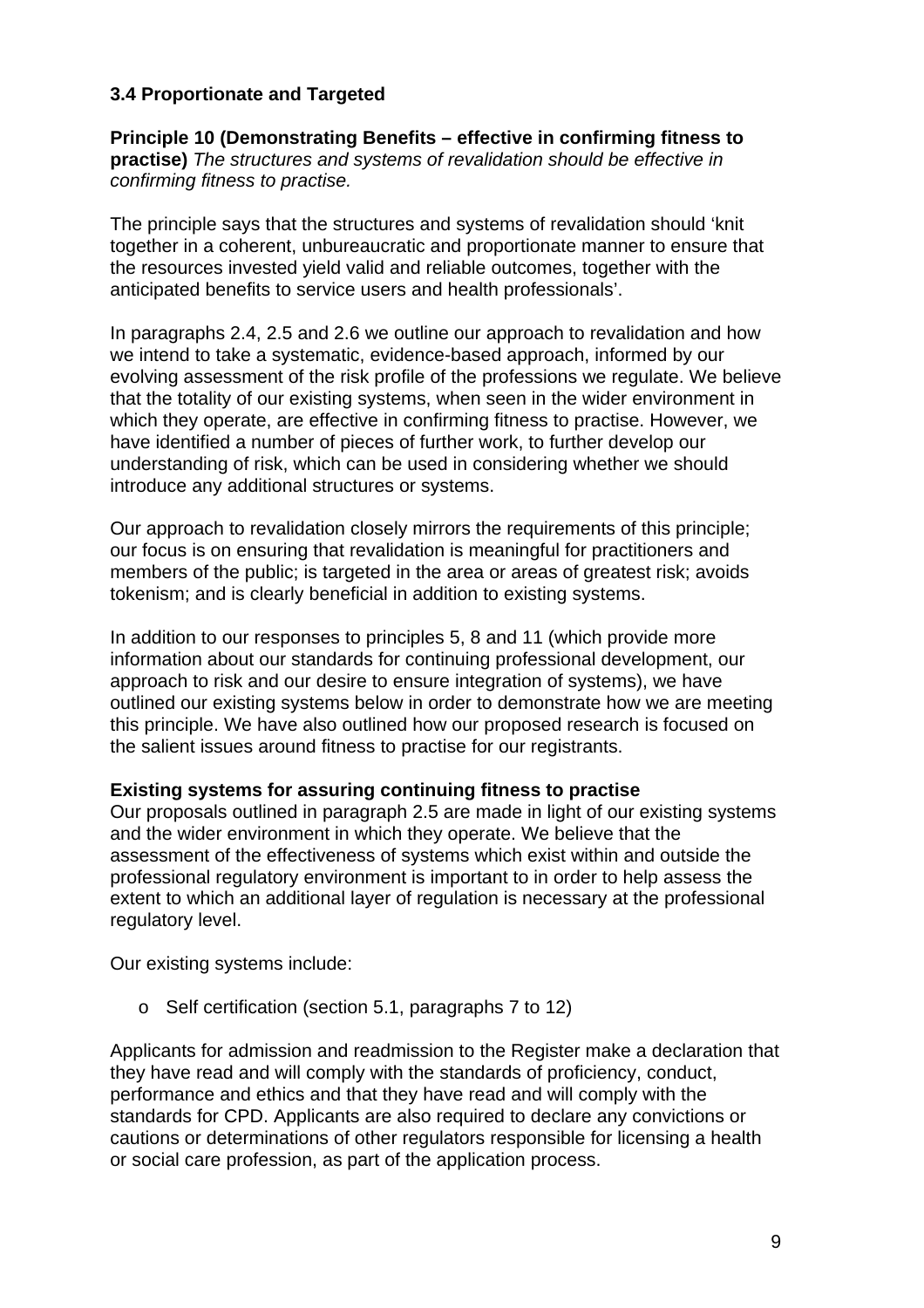Every two years when they renew their registration, registrants are required to sign a declaration to confirm that they continue to meet the standards of proficiency which apply to their practice; that there have been no changes to their health or relating to their good character which they not advised the HPC about and which would affect the safe and effective practice of their profession; and that they continue to meet the standards for CPD.

The self-certification process is supported by the health and character process. If a registrant declares an issue relevant to their good character on application or renewal (e.g. a caution or conviction), a health reference raises possible concern, or a registrant makes a self-referral during their registration cycle, this will be considered by a registration panel. The panel determines whether the applicant should be admitted to the Register or permitted to renew their registration. Or, in the case of a self-referral, the panel decides whether the matter should be referred into the fitness to practise process.

Self-certification and self-referral of important information demonstrates the registrant's commitment to maintain their fitness to practise. It also demonstrates behaviours commensurate with professionalism.

o CPD standards and audit

We set standards for CPD that are outcomes based. Registrants are required to undertake CPD, record their CPD, ensure that their CPD contributes to the quality of their practice and service delivery, and ensure that it will benefit service users. We also audit to check compliance with the CPD standards and a failure to meet the standards is administrative removal from the Register (please see our response to principle five).

o Returners to practice

Health professionals seeking readmission to the Register who have been out of practice must undertake an updating period of 30 days for between two and five years out of practice and 60 days for five or more years out of practice.

The updating period can consist of private study, formal study and supervised practice and has to be countersigned by a registrant from the same part of the Register who has been in regulated practice for three years or more.

The returners to practice requirements are primarily a quality control mechanism aimed at mitigating the potential risks involved in returning to practise after a break, demonstrating that the returner is up to date and supporting fitness to practise. The returners to practice requirements are threshold requirements which may be exceeded by the requirements of others, such as employers.

These systems sit alongside other systems such as the fitness to practise process and the role of regulators in assuring standards in pre-registration education and training.

They also exist in an environment that includes other systems and structures that exist outside of professional regulation but which nonetheless are an important part of the picture of ensuring continuing fitness to practise.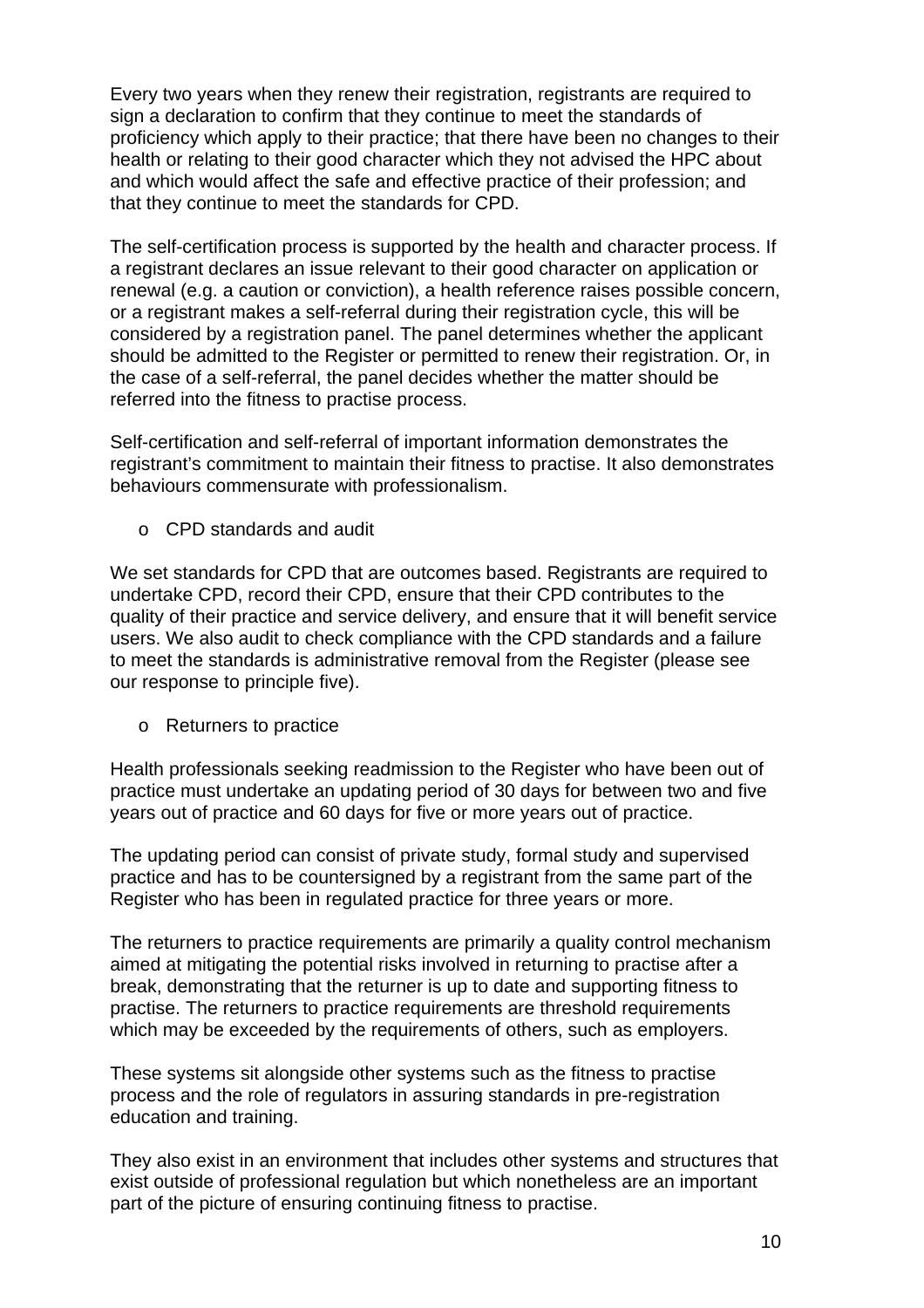We believe that the consideration of any additional system of regulation needs to consider this wider environment and how systems, both within and outside of regulation, collectively serve to ensure the continuing fitness to practise of registrants.

### **Research**

The benefits of any additional inspection must be clear in order to justify the likely costs. We conclude that at present, in light of our assessment, the benefits to public protection and public confidence are unclear.

The Europe Economics research said of the existing evidence base: 'The preexisting data sources focused upon the issue of revalidation are limited, and uniformly silent with regards to quantifying the benefits of the policy.' (A1.27) In this document (and in the appended report) we have outlined an approach to build the evidence base in this area, in order to make informed, evidence based decisions that would ensure that any refinements to our existing systems or additional systems are coherent, proportionate and clearly beneficial to service users and health professionals. In particular:

- Our proposed research into the links between pre-registration education and training and fitness to practise will help to further identify the area of greatest risk, the nature of that risk and the best way of mitigating that risk.
- Further analysis of the outcomes of the CPD audits and fitness to practise data will help to build our assessment of risk.
- A study looking at the application of a patient feedback tool might identify where service user feedback might be better incorporated into existing systems, for the benefit of both members of the public and health professionals.

We have appended an outline timetable for the delivery of this work.

**Principle 11 (Information)** *The nature of the information required by each regulatory body will be based on their risk profiling of their registrant groups.* 

The principle says that: '…the nature of the information required will be based on the regulator's risk profiling of their registrant groups. The frequency and breadth/ depth of evidence each regulator requires information on and the evaluation / assessment methods will be based on the assessed potential risk posed by practitioners to patients and the public.'

We believe that any revalidation system must be proportionate to the assessment of the risk posed in order for it to be meaningful.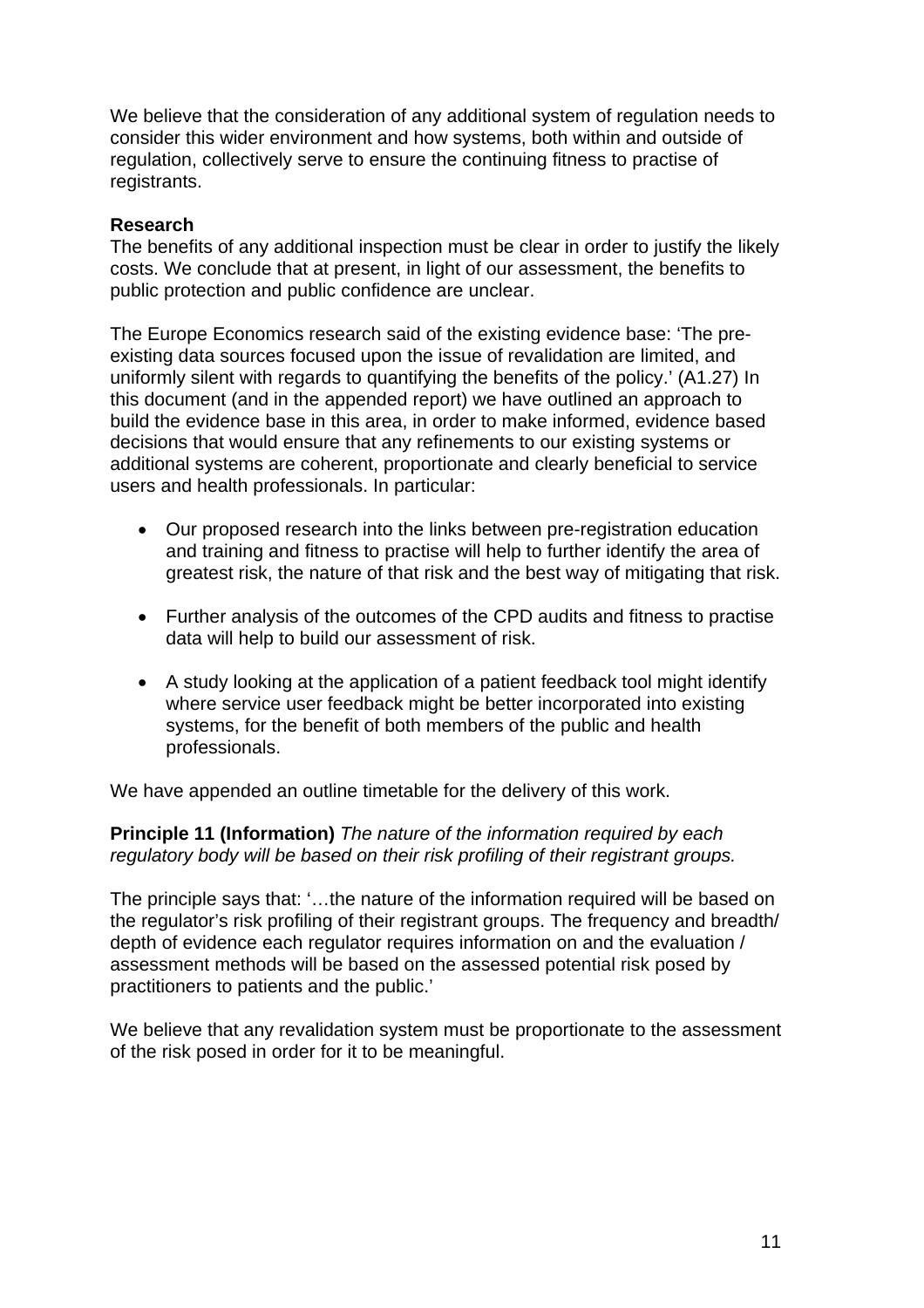We have considered data from our fitness to practise cases (section 6.1) and, in summary, have made the following findings and conclusions:

- The numbers of registrants involved in the fitness to practise process are small relative to the numbers on the Register and compared to other regulators. In 2007/2008, 0.24% of registrants were subject to a complaint via our fitness to practise process.
- The majority of complaints considered were about misconduct / convictions and cautions; only 10% of cases in 2006/2007 were purely about competence matters.
- The available data is limited and as such it is not possible at this time to revalidate on the basis of risk – in the sense of treating registrants differently dependent upon a pre-determined assessment of the risk that their practice attracts.
- The data suggests that, for the professions we regulate, conduct is a higher area of risk or more frequently an issue than competence. As conduct is associated with the attitudes and values which influence behaviour (intangible aspects of practice that are difficult to identify and measure) it is better to focus regulatory effort in this area.
- Further analysis of the outcomes of fitness to practise cases may be helpful in developing our assessment of risk.

We are proposing further research in order to further develop our risk profile, in particular, to focus on the area of conduct.

### **Principle 12 (Introduction)** *The introduction of revalidation should be incremental.*

We agree that the introduction of any additional systems should be incremental. We are proposing an evidence-based approach as we believe this is necessary to ensure that any additional system is robust and meaningful.

We believe that such an approach is necessary in order to command the confidence of stakeholders including registrants and members of the public.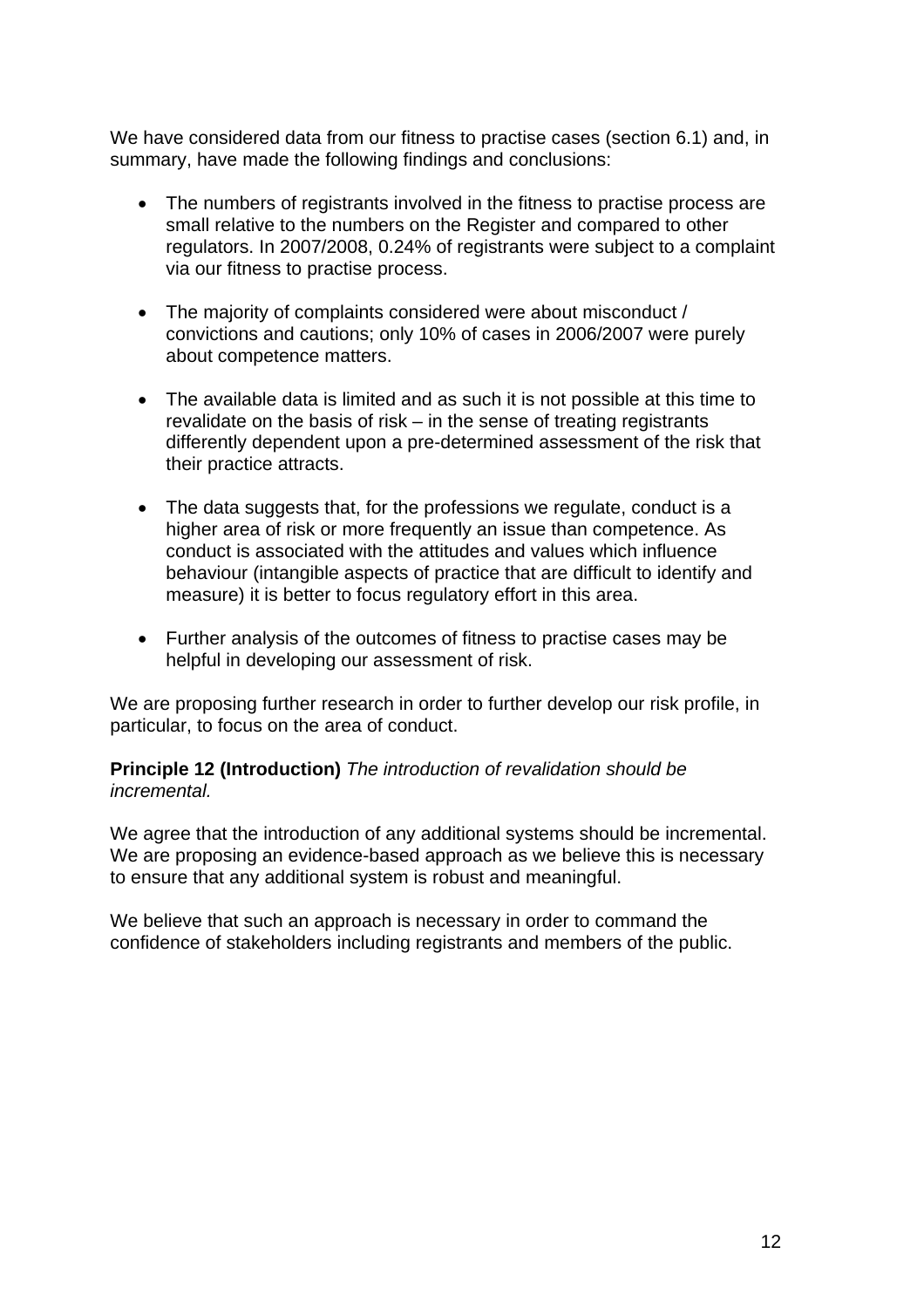

# **Principles for Revalidation**

*Report of the Working Group for non-Medical Revalidation* 

*Professional Regulation and Patient Safety Programme*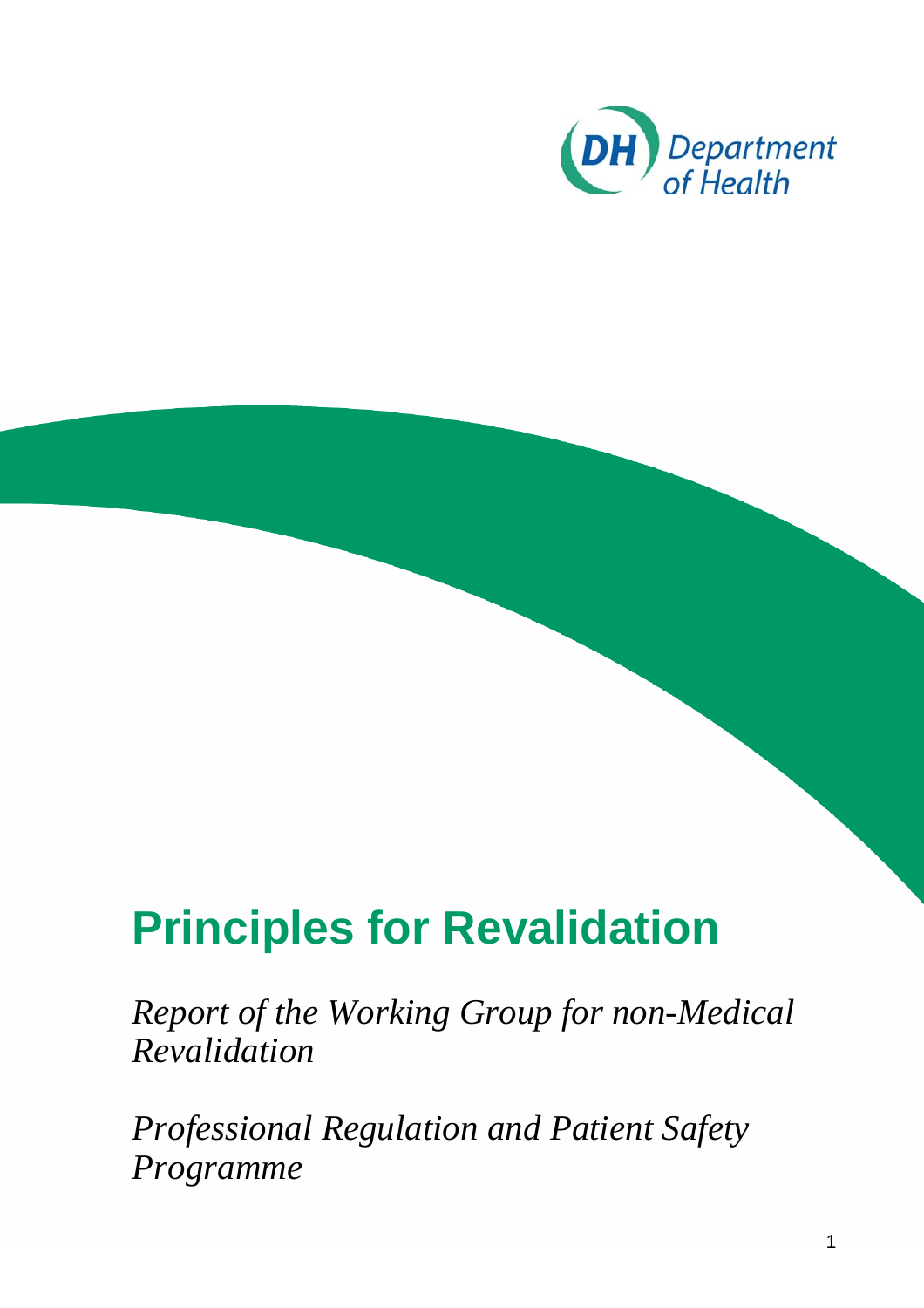#### **DH INFORMATION READER BOX**

Policy **Estates HR / Workforce Array Commissioning** Management IM & T Planning / Finance<br>
Planning / Finance<br> **Ethrican**ance Social C

Social Care / Partnership Working

| <b>Document Purpose</b>    | Policy                                                                                                                                                                                                                                                                                                                                                                                 |  |  |
|----------------------------|----------------------------------------------------------------------------------------------------------------------------------------------------------------------------------------------------------------------------------------------------------------------------------------------------------------------------------------------------------------------------------------|--|--|
| <b>Gateway Reference</b>   | 10535                                                                                                                                                                                                                                                                                                                                                                                  |  |  |
| <b>Title</b>               | Principles for Revalidation                                                                                                                                                                                                                                                                                                                                                            |  |  |
| Author                     | DH/Workforce Division/Professional Regulation                                                                                                                                                                                                                                                                                                                                          |  |  |
| <b>Publication Date</b>    | 20 November 2008                                                                                                                                                                                                                                                                                                                                                                       |  |  |
| <b>Target Audience</b>     | PCT CEs, NHS Trust CEs, SHA CEs, Care Trust CEs, Foundation Trust CEs,<br>Medical Directors, Directors of PH, Directors of Nursing, Directors of Adult<br>SSs, PCT PEC Chairs, NHS Trust Board Chairs, Special HA CEs, Directors of<br>HR, Allied Health Professionals, GPs, Communications Leads, Directors of<br>Children's SSs, Health Professionals Regulators                     |  |  |
| <b>Circulation List</b>    | PCT CEs, NHS Trust CEs, SHA CEs, Care Trust CEs, Foundation Trust CEs,<br>Medical Directors, Directors of PH, Directors of Nursing, Directors of Adult<br>SSs, PCT PEC Chairs, NHS Trust Board Chairs, Special HA CEs, Directors of<br>HR, Allied Health Professionals, GPs, Communications Leads, Emergency<br>Care Leads, Directors of Children's SSs, Voluntary Organisations/NDPBs |  |  |
| <b>Description</b>         | The paper sets out the key principles which the non-medical health<br>professions regulators will now use to develop proposals on the systems and<br>processes for revalidation for their professional groups and outline piloting<br>required.                                                                                                                                        |  |  |
| <b>Cross Ref</b>           | N/A                                                                                                                                                                                                                                                                                                                                                                                    |  |  |
| <b>Superseded Docs</b>     | N/A                                                                                                                                                                                                                                                                                                                                                                                    |  |  |
| <b>Action Required</b>     | N/A                                                                                                                                                                                                                                                                                                                                                                                    |  |  |
| Timing                     | N/A                                                                                                                                                                                                                                                                                                                                                                                    |  |  |
| <b>Contact Details</b>     | Maree Barnett<br>Professional Regulation Branch<br>2N11 Quarry House<br>Leeds<br>LS2 7UE<br>0113 2545555                                                                                                                                                                                                                                                                               |  |  |
| <b>For Recipient's Use</b> |                                                                                                                                                                                                                                                                                                                                                                                        |  |  |

http://www.dh.gov.uk/publications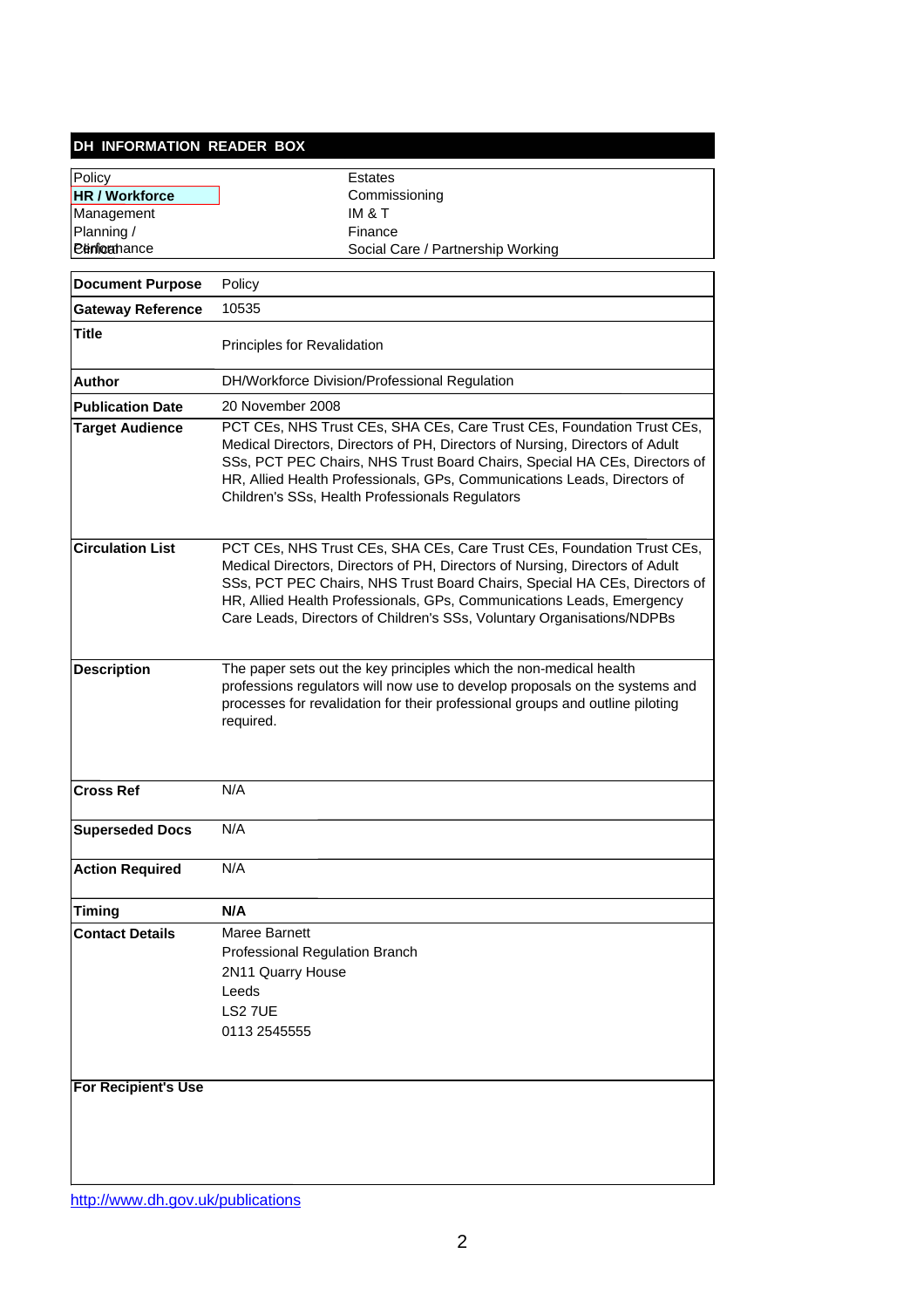# **Revalidation Principles**

*This report from the non-medical revalidation working group outlines the principles that regulatory bodies will consider when preparing proposals for the revalidation of their professional groups.* 

**Gavin Larner, Chair of the Working group on Non-Medical Revalidation**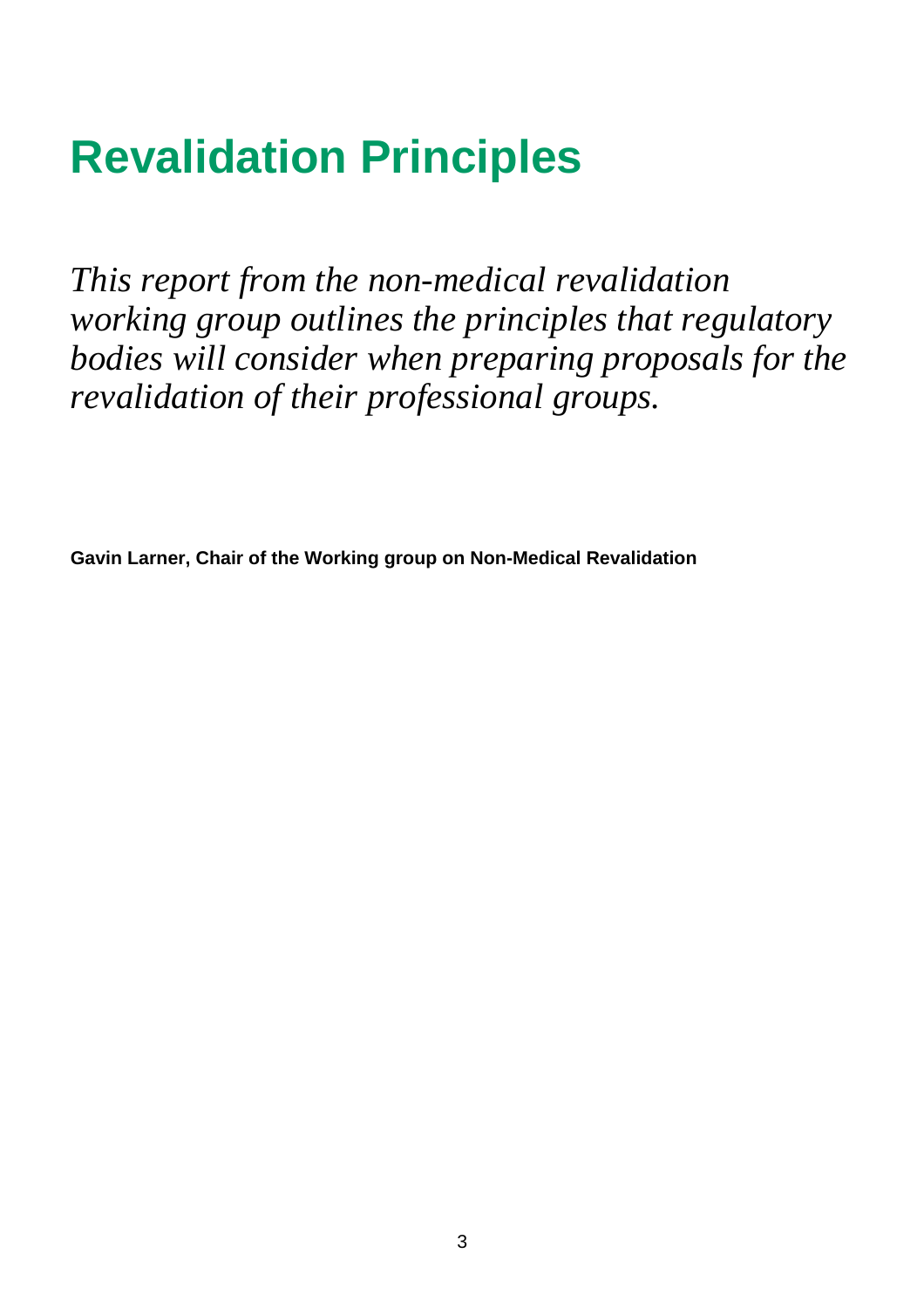# **Contents**

| 2. |  |
|----|--|
|    |  |
|    |  |
|    |  |
|    |  |
|    |  |

### **Annexes**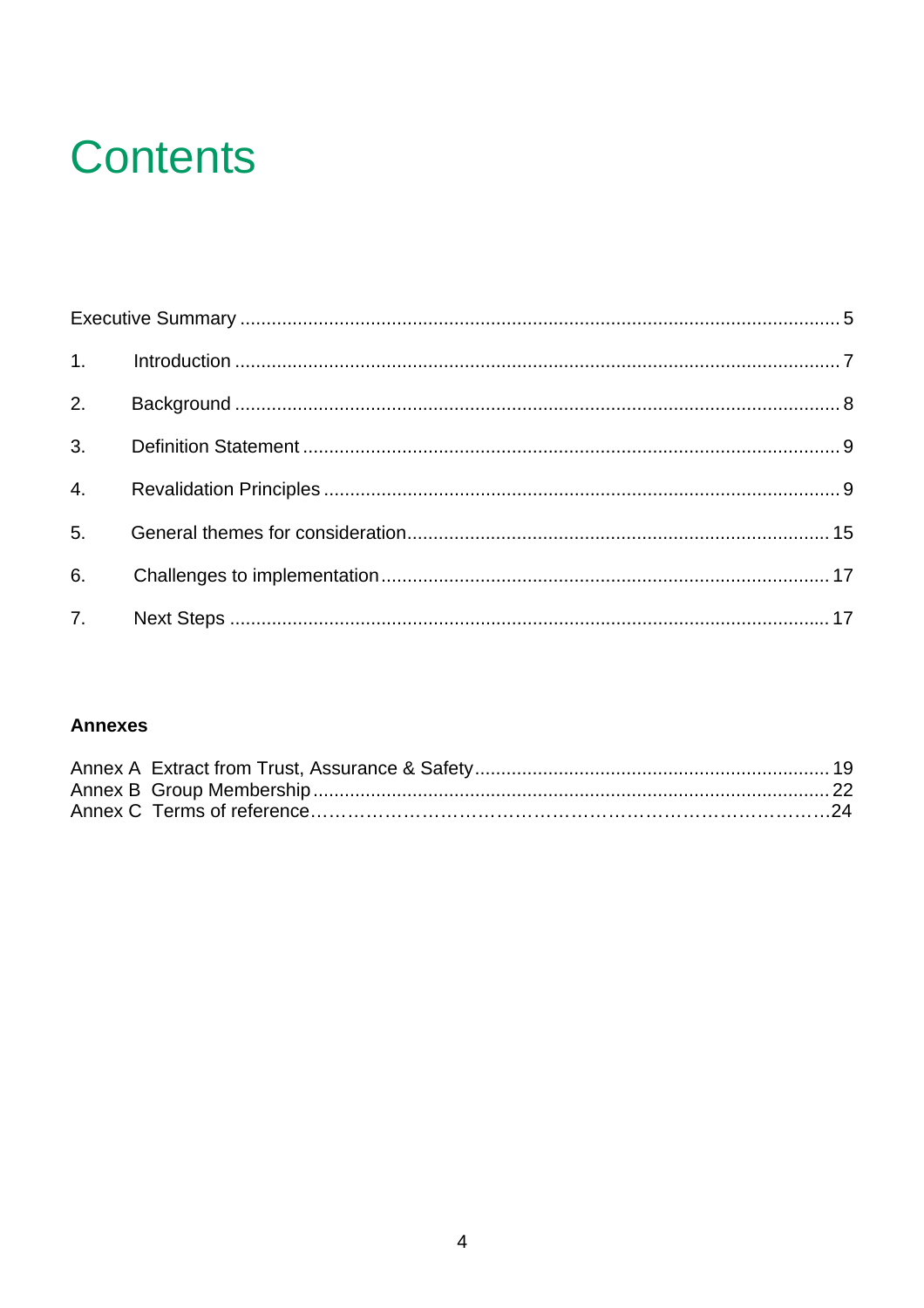## **Executive Summary**

Revalidation is a mechanism that allows health professionals to demonstrate that they remain up-to-date and can demonstrate that they continue to meet the requirements of their professional regulator. Revalidation confirms that the registrant is practising in accordance their regulators professional standards and will identify for further investigation, and remediation, poor practice where local systems are not robust enough to do this or do not exist.

The White Paper *Trust, Assurance and Safety – The Regulation of Health Professionals in the 21st Century* (February 2007), set out our proposals to ensure that all the statutorily regulated health professions have arrangements in place for the revalidation of their professional registration through which they can periodically demonstrate their continued fitness to practise. We continue to support the principle of revalidation and will develop a timetable for ensuring the process will encompass all health professionals over the next five years.

The White Paper endorsed the recommendations of the review led by Andrew Foster on '*The regulation of the non-medical healthcare professions*'. We agree that the regulatory body for each non-medical profession should develop the professional standards that the registrant will need to meet and demonstrate by provision of evidence to maintain their registration. It will be important that those standards and arrangements for assessment are proportionate to the risk that each profession may pose to the public.

The non-medical revalidation in developing this key principles paper, took account of the five principles<sup>2</sup> for good regulation as identified in the Better Regulation Task Force report *Regulation – Less is More: Reducing Burdens, Improving Outcomes.* The key principles for the development of non-medical revalidation proposals are summarised in table one on page 6.

 $\frac{1}{2}$  Better Regulation Taskforce (March 2005) Regulation –Less is More – Reducing Burdens, Improving Outcomes. http://archive.cabinetoffice.gov.uk/brc/

http://www.berr.gov.uk/bre/reviewing-regulation/commission/page44086.html

The Better Regulation Executive (BRE) is part of the Department for Business, Enterprise and Regulatory Reform (BERR) and leads this regulatory reform agenda across government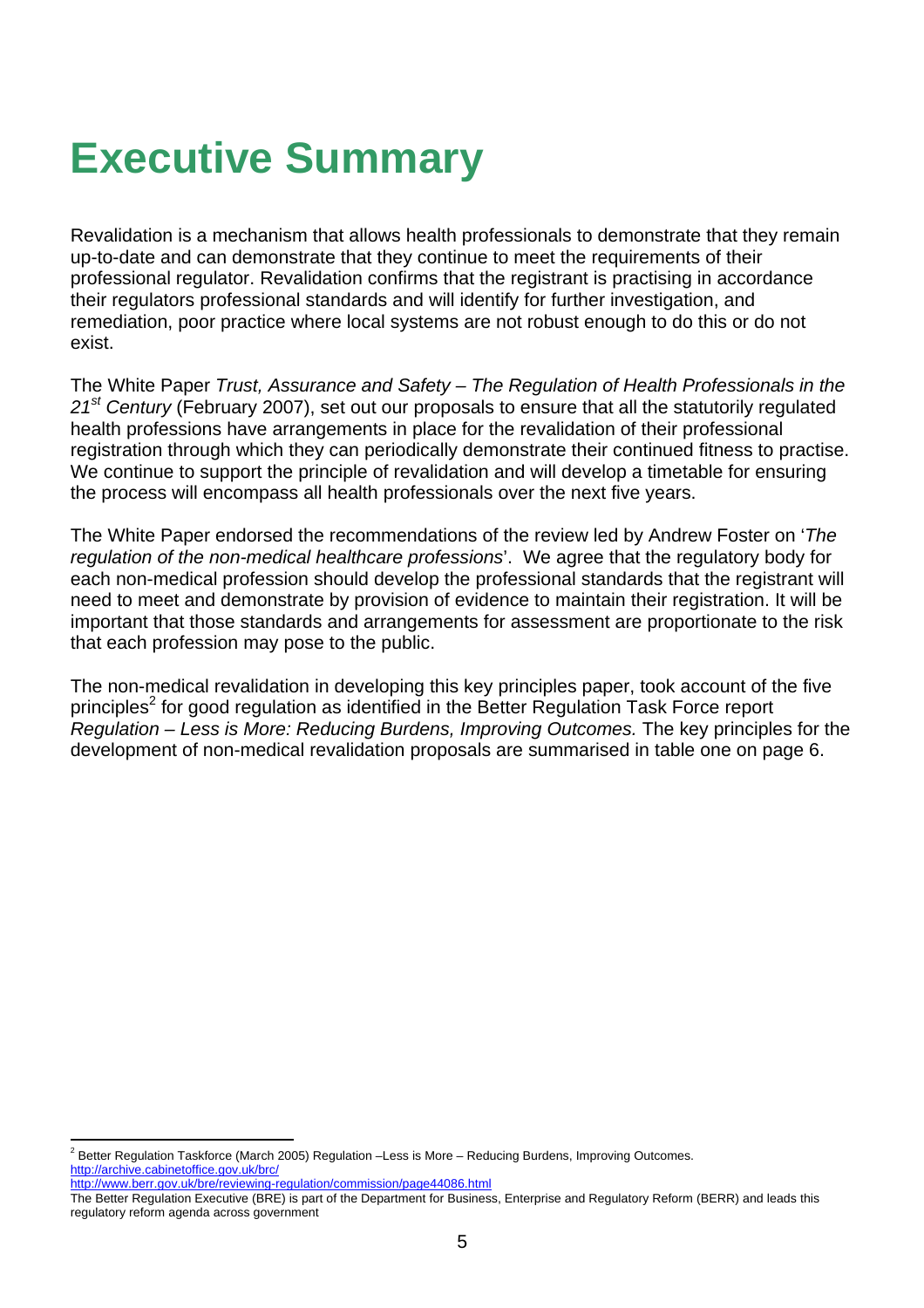## **Table 1 Key Principles**

| <b>Principle</b> | <b>Theme</b>                   | <b>Summary Description</b>                                                                 |
|------------------|--------------------------------|--------------------------------------------------------------------------------------------|
| Principle 1      | Consistency                    | Models should be consistent with the Better                                                |
|                  |                                | Regulation Executive's five principles of good                                             |
|                  |                                | regulation.                                                                                |
| Principle 2      | <b>Professional Standards</b>  | The regulatory body for each profession should set                                         |
|                  |                                | out the contemporary professional standards, which                                         |
|                  |                                | registrants will have to meet in order to maintain<br>registration.                        |
| Principle 3      | Remediation                    | Where revalidation processes highlight performance                                         |
|                  |                                | concerns there should be scope for remediation of                                          |
|                  |                                | the professional but measures to secure public                                             |
|                  |                                | safety must remain paramount.                                                              |
| Principle 4      | Patient and public             | A successful revalidation process must have the                                            |
|                  | involvement                    | confidence of the public that it is appropriate,                                           |
|                  |                                | relevant and fit for purpose                                                               |
| Principle 5      | <b>Continuing Professional</b> | This is the process by which individual registrants                                        |
|                  | Development (CPD)              | keep themselves up to date in order to maintain the                                        |
|                  |                                | highest standards of professional practice.                                                |
| Principle 6      | <b>Quality Assurance</b>       | Quality assurance mechanisms must be built into                                            |
|                  |                                | revalidation processes.                                                                    |
| Principle 7      | Equality                       | Equality and diversity considerations must be<br>evident in the development of systems and |
|                  |                                | processes for revalidation.                                                                |
| Principle 8      | Integration                    | Clinical governance frameworks yield information on                                        |
|                  |                                | professionals' performance and practice. Where                                             |
|                  |                                | appropriate, effective connections need to be made                                         |
|                  |                                | between them and the system of revalidation.                                               |
| Principle 9      | UK-wide                        | Revalidation arrangements should be consistent in                                          |
|                  |                                | outcome across the United Kingdom.                                                         |
| Principle 10     | <b>Demonstrating Benefits</b>  | The structures and processes of revalidation should                                        |
|                  |                                | be effective in confirming fitness to practise.                                            |
| Principle 11     | Information                    | The nature of the information required by each                                             |
|                  |                                | regulatory body will be based on their risk profiling                                      |
|                  |                                | of their registrant groups.                                                                |
| Principle 12     | Incremental Introduction       | The introduction of revalidation should be                                                 |
|                  |                                | incremental                                                                                |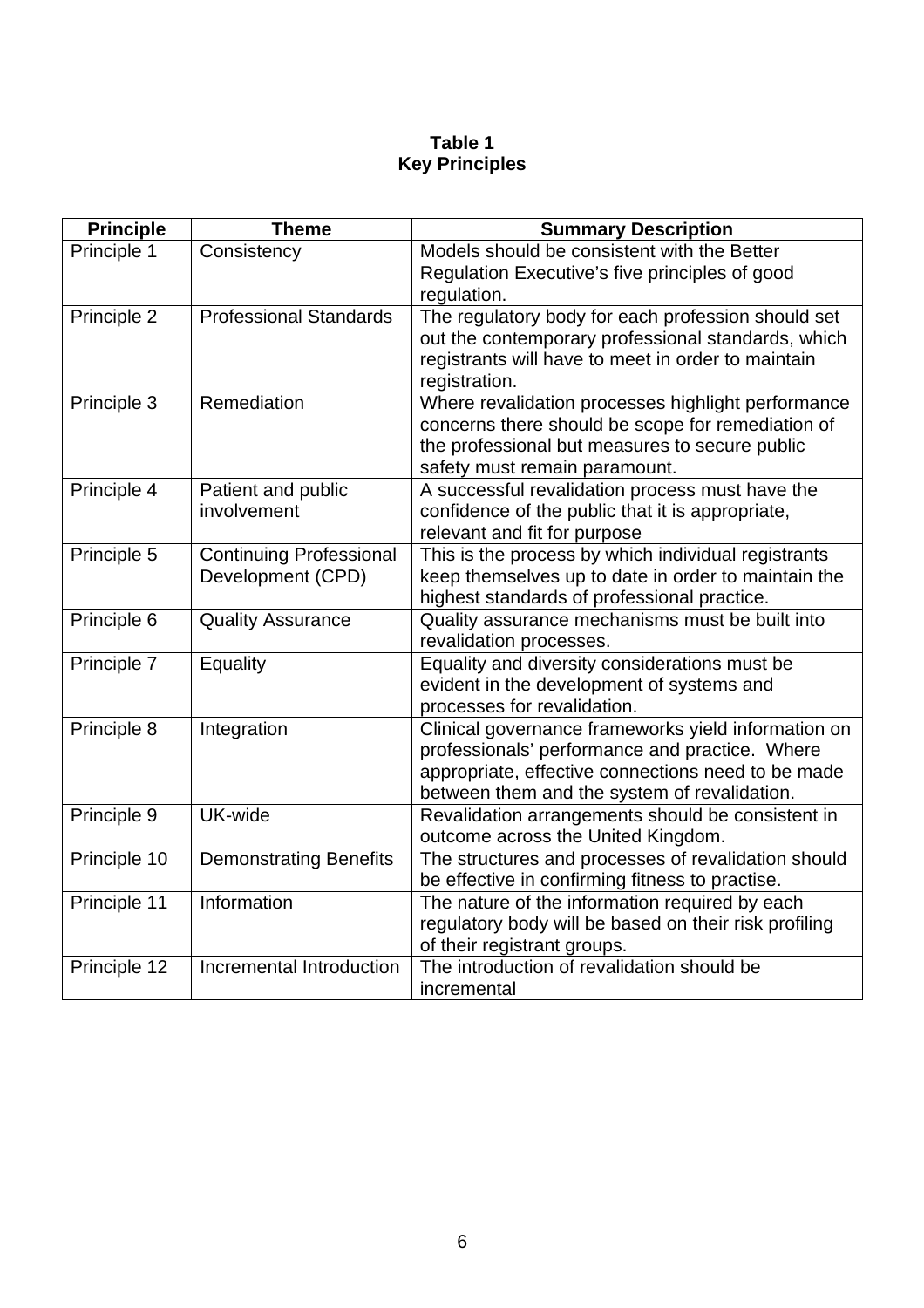# **1. Introduction**

**1.1** The UK Government White Paper *Trust, Assurance and Safety – The Regulation of*  Health Professionals in the 21<sup>st</sup> Century<sup>2</sup> endorsed the findings of the Foster Review The Regulation of the Non-Medical Healthcare Professions<sup>3</sup> that revalidation is necessary for all health professionals (see Annex A for the relevant extract from the White Paper). The White Paper set out the key principles that will underpin the regulation of health professionals over the next decade. It also acknowledged that professional regulation should be as much about sustaining, improving and assuring the professional standards of the overwhelming majority of health professionals as it is about identifying and addressing poor practice or inappropriate behaviour.

**1.2** The primary purpose of revalidation is to enhance public protection by ensuring that health professionals in clinical practice are up to date and demonstrate that they continue to meet the requirements of their professional regulator. Revalidation confirms that the registrant is practising in accordance their regulators standards and will identify for further investigation, and remediation, poor practice where local systems are not robust enough to do this or do not exist.

**1.3** The Government agrees that the regulatory body for each non-medical profession should approve the standards that registrants will need to meet to maintain and renew their registration on a regular basis. Where appropriate, common standards and systems should be developed across professional groups where this would benefit patient safety.

**1.4** Revalidation is necessary for all health professionals in clinical practice, but its intensity and frequency needs to be proportionate to the risks inherent in the work in which each practitioner is involved. Working closely with the Devolved Administrations, the Department of Health will discuss with each regulator the most appropriate arrangements that are proportionate to the risk that each profession may pose to patients.

**1.5** In order to support delivery against the actions identified above, this paper sets out the high-level principles that will guide the development of models of revalidation for the nonmedical professions by the following healthcare professional regulatory bodies:

- General Chiropractic Council;
- General Dental Council;
- General Optical Council;
- General Osteopathic Council:
- Health Professions Council;
- Nursing and Midwifery Council;
- Pharmaceutical Society of Northern Ireland and
- Royal Pharmaceutical Society of Great Britain.

 $\frac{1}{2}$  *Trust, Assurance and Safety – The Regulation of Health Professionals in the 21st Century* (2007) Cm7013 http://www.dh.gov.uk/en/Publicationsandstatistics/Publications/PublicationsPolicyAndGuidance/DH\_065946 <sup>2</sup> *The Regulation of the Non-Medical Healthcare Professions(2006) COI DH*

*http://www.dh.gov.uk/en/Publicationsandstatistics/Publications/PublicationsPolicyAndGuidance/DH\_4137239*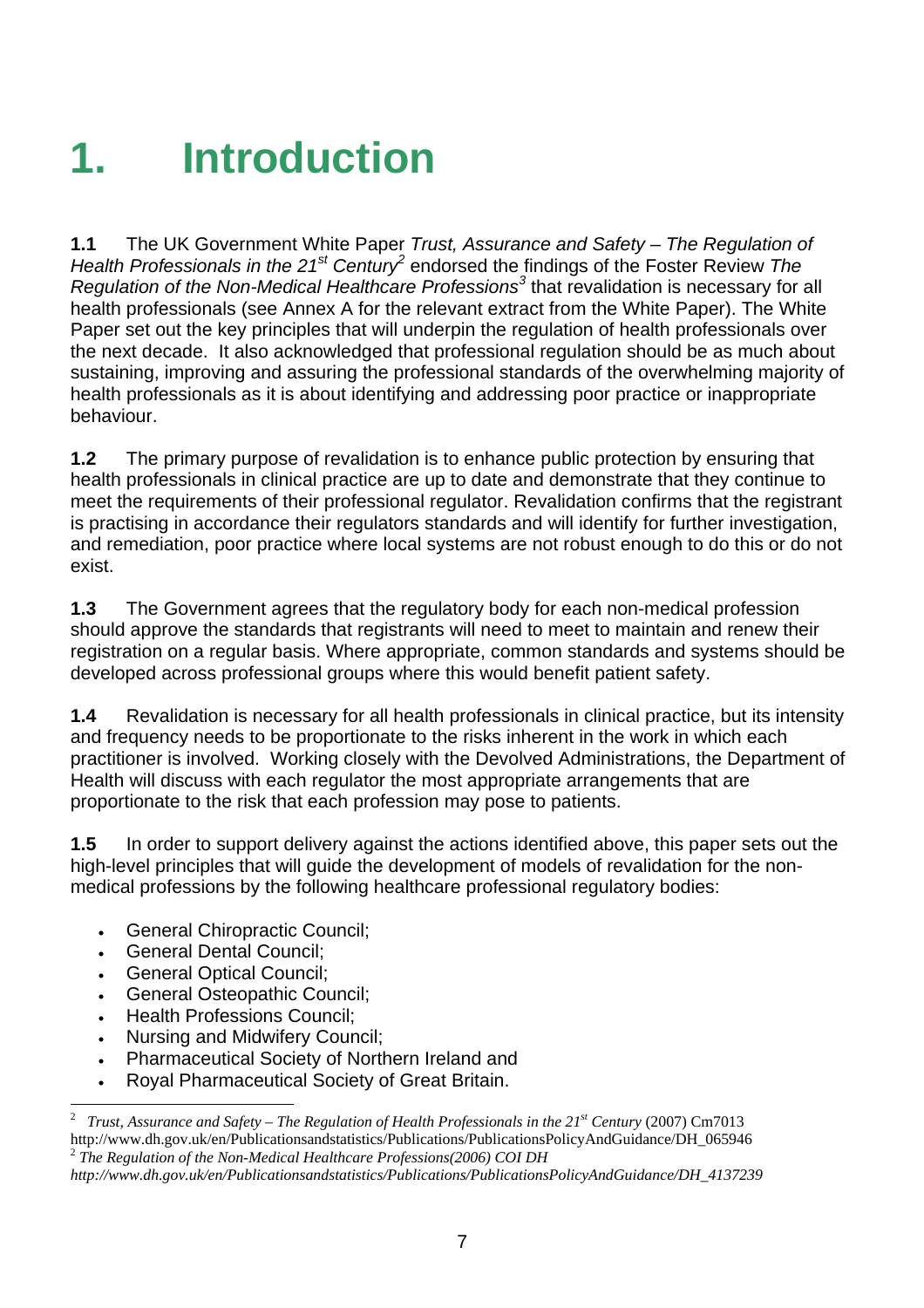**1.6** The Non-Medical Revalidation Working Group was one of seven working groups established to take forward the recommendations in the 2007 White Paper, *Trust, Assurance and Safety - The Regulation of Health Professionals in the 21st Century*. The working group was chaired by Professor Jim Smith in 2007 and latterly by Gavin Larner, Director Professional Regulation, Department of Health. This paper draws upon discussions held within the working group. The Council for Healthcare Regulatory Excellence convened and provided secretariat services to the group's meetings. The report from the medical revalidation working group was published on the  $23<sup>rd</sup>$  July 2008 and charted the way forward for medicine.

**1.7** The group's primary objective was to set out the way forward to implement the White Paper's intention to introduce a new model of revalidation for non-medical health professions. The group's members had been invited both as the leaders of key organisations and for their personal practical experience of the issues. The group met between July 2007 and July 2008. The meetings were used to discuss and refine the key components of revalidation and to examine and resolve concerns and potential problems, in order to identify practical steps that would support the development of an implementation strategy by the key stakeholders.

# **2. Background**

**2.1** In preparing this paper, the Group took account of the five principles<sup>4</sup> for good regulation as identified in the Better Regulation Task Force report *Regulation – Less is More Reducing Burdens, Improving outcomes.* The Legislative and Regulatory Reform Act (2006) came into force<sup>5</sup> in January of 2007 to underpin the principles. These principles were put in place to ensure regulatory activities are carried out in such a way that they are:

- Transparent;
- Accountable;
- Proportionate;
- Consistent; and
- Targeted where action is needed.

**2.3** It was acknowledged by the group that these principles will help the regulatory bodies for non-medical healthcare professionals develop proposals for revalidation including the systems and processes and to provide advice on the piloting required. The UK Government, working in partnership with the Devolved Administrations, agreed in the White Paper that each

http://www.berr.gov.uk/bre/reviewing-regulation/commission/page44086.html

 $\frac{1}{4}$ <sup>4</sup> Better Regulation Taskforce (March 2005) Regulation –Less is More – Reducing Burdens, Improving Outcomes. http://archive.cabinetoffice.gov.uk/brc/

The Better Regulation Executive (BRE) is part of the Department for Business, Enterprise and Regulatory Reform (BERR) and leads this regulatory reform agenda across government<br>
<sup>5</sup> Locial stime **6**  $\Gamma$ 

Legislative & Regulatory Reform Act (2006) LRRA - . This Act included powers to remove or reduce regulatory burdens<sup>5</sup> (the definition of burden includes financial, administrative, an obstacle to efficiency, productivity or profitability or a sanction which affects the carrying out of an lawful activity) and a power to promote regulatory principles where a Minister of the Crown may, by Order, make any provision that would ensure that regulatory functions are exercised so as to comply with the principles listed above. NB parts of this Act vary in Scotland, Ireland and Wales.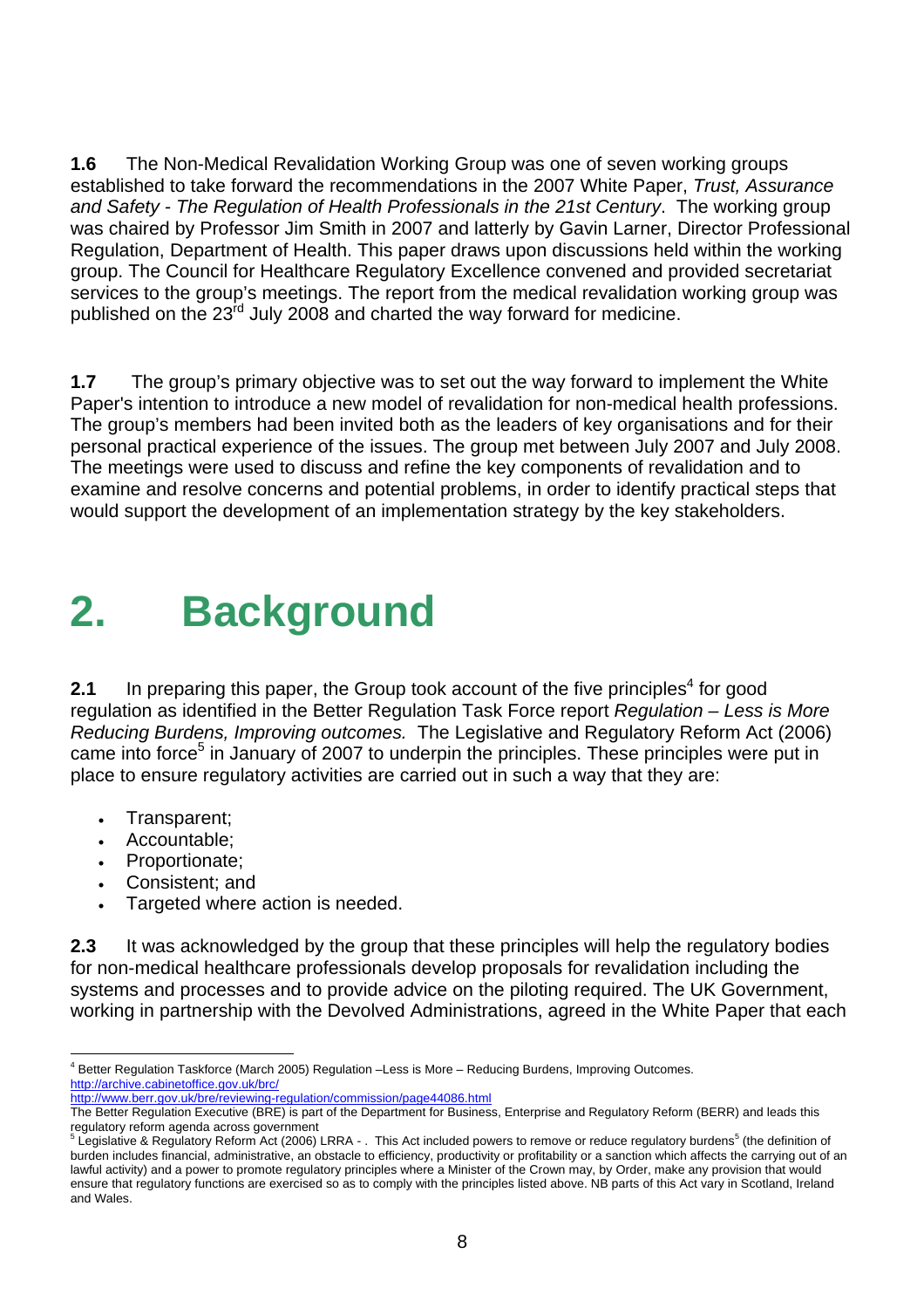statutory professional regulator would be responsible for approving the standards that registrants would need to reach and maintain to secure their initial and continuing registration (full text at Annex A).

The twelve principles agreed on by the group have been cross-referenced to the five principles from the Better Regulation Executive.

- **2.4** Definition of terms used in this document:
	- Patient: a person who receives care or treatment from a healthcare professional
	- Service User: a person who receives care or treatment from a healthcare professional, clinical support staff or support from administration and reception staff.
	- Carers: Carers provide care by looking after an ill, frail or disabled family member, friend or partner.
	- Employers: persons or organisations who directly employ health professionals and other staff who come into contact with the patient and in some circumstances organise and commission services.

# **3. Definition Statement**

**3.1** The purpose of revalidation is to ensure that health professionals remain up to date and continue to demonstrate that they continue to meet the requirements of their professional regulator. The professional standard against which each is judged is the contemporary standard<sup>6</sup> required to be on the register, and not the standard at the point at which the individual may have first registered.

# **4. Revalidation Principles**

**4.1** Following the deliberations of the UK Non-Medical Revalidation Working Group, it was agreed that the principles of revalidation should be made explicit so that the regulatory bodies could use them to guide the development of models of revalidation. These twelve key principles reflect further discussions held with the regulatory bodies and are set out below. The principles are consistent with the Legislative and Regulatory Reform Act. Under each principle are further points for consideration when exploring how the principle is to be enacted.

## **Transparency**

**Principle 1 (Consistency)** Models should be consistent with the Better Regulation Executive's five principles of good regulation**.** 

**Principle 2 (Professional Standards)** The regulatory body for each profession should at all times set out the contemporary professional standards or competence, which registrants will have to meet in order to maintain registration. The standards or competence will determine the

 $\frac{1}{6}$  $6$  Contemporary standard – The standard that demonstrates that a practitioner is up to date in their specialty in order to be fit to practise within a contemporary healthcare setting. This is the fundamental standard necessary for public protection.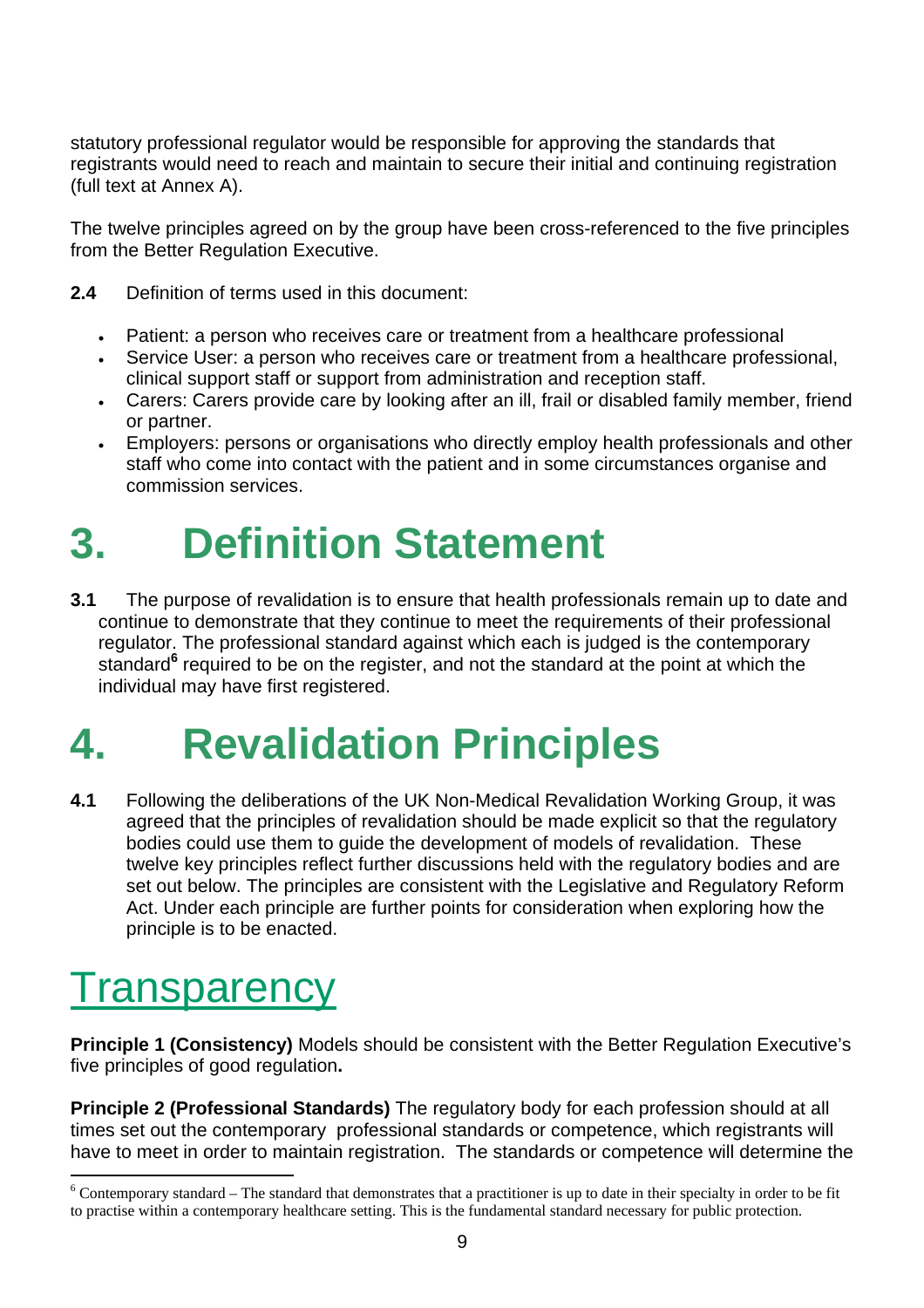evidence that the regulator requires in order to decide whether a registrant meets it. Individual registrants will be responsible for submitting this evidence in order that a revalidation decision can be made. The regulatory body will determine the frequency of revalidation.

### Issues for consideration:

- The need to ensure sufficient flexibility in standard setting to facilitate working across the diversity of employment environments within the UK;
- The need to develop guidance and clarity on the role of both the contracting body, employer and the individual in revalidation;
- In order to ensure equity for all registrants, the needs of those practitioners who do not practise within recognised employment frameworks such as the self-employed, need to be fully considered so they are still able to be revalidated;
- The need to decide how members of the profession not in active clinical practice should be revalidated (e.g. educationalists, policy advisors);
- The need to decide on what evidence registrants will be expected to provide in order to demonstrate that they meet the contemporary standard plus any relevant to their current scope of practise e.g. higher level practise where this is clearly defined;
- Whether issues such as declaration of cautions and convictions and vetting checks are a matter for on going registration rather than revalidation but also may be linked.

**Principle 3 (Remediation)** Where revalidation processes highlight performance concerns there should be scope for remediation of the professional but measures to secure public safety must remain paramount. Proposals should also reflect a common sense approach to supporting practitioners who return to practice after prolonged periods of sick leave, maternity leave, sabbaticals or who change sector of practice.

### Issues for consideration:

- Proposals should define clearly what would happen if a registrant failed to meet the required standards in the revalidation cycle (because of prolonged absence or lack of competence) with the next steps for individuals and employers clearly stated. Clarity around when it would be appropriate for the regulator to intervene should be encompassed within this;
- Standards and guidance for employers will be required. It will be essential to have the employer's support for remediation where this is appropriate:
- Support related to the self-employed in accessing remediation;
- The need for a transparent assessment tool that will determine the nature of remediation and ensure that the practitioner understands clearly the areas in which they are deficient, the evidence that led to these decisions and the action required to address the deficiencies;
- If remediation fails, regulators need to be clear on next steps in relation to formal fitness to practise procedures;
- Models for revalidation need to take account of existing best practice for remediation and to accommodate this.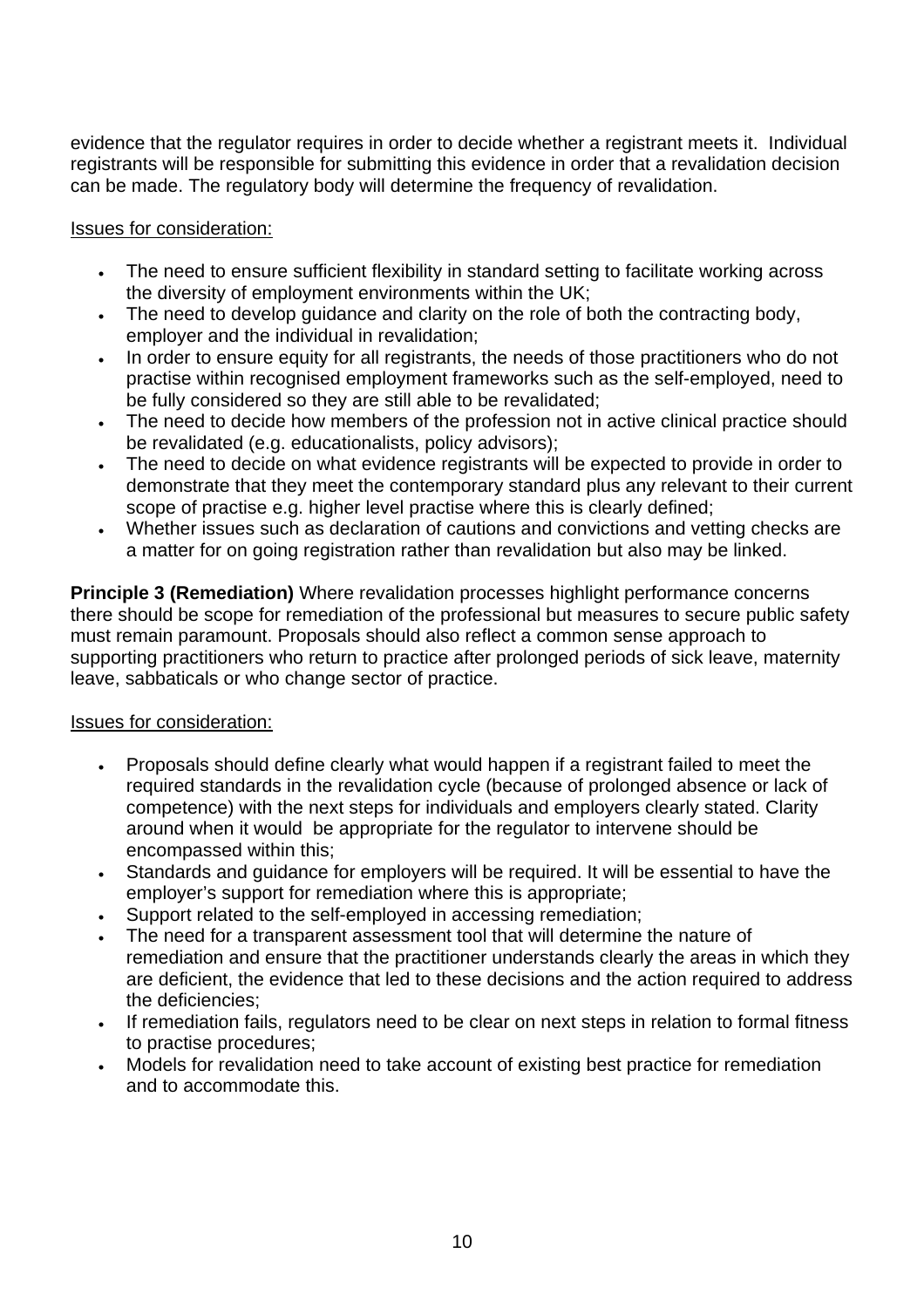# Accountable

**Principle 4 (Patient and Public Involvement)** A successful revalidation process must have the confidence of the public that it is appropriate, relevant and fit for purpose. The public and service users must be involved in and seen to be involved in the design and delivery of revalidation processes.

Patients and the public want to be treated by competent, skilled, up to date professionals. The involvement of patients and the public will greatly enhance the quality of the process of revalidation and help promote public confidence in healthcare professions. Patients and members of the general public need to be able to easily access the standards set by the regulators so that they know what to expect of the healthcare professionals looking after them. Patient feedback on practitioner performance is recommended where possible as it enables reflective care, and should be integral to good practice and revalidation as a part of a range of sources of evidence.

Patients and carers have a vital role to play in helping to define what counts as good healthcare, in identifying good professional practice and in drawing attention to unacceptable standards of care<sup>7</sup>.

#### Issues for Consideration

- Lay input should develop patient and public confidence in the quality assurance of revalidation processes and the quality of information on which the process is based;
- The standards set must be understandable to the public, and as patients increasingly have care delivered by multiprofessional teams, consistency of standards will enhance confidence in the process. Example of standards applying across professional groups are:
	- I. communication skills (listening, informing and explaining);
	- II. involving patients in treatment decisions and patient consent;
	- III. treating patients with dignity and respect.

Revalidation should routinely include feedback from patients and information from complaints systems.

**Principle 5 (Continuing Professional Development)** (CPD) This is the process by which individual registrants keep themselves up to date with healthcare developments in order to maintain the highest standards of professional practice. It should be seen as an integral part of revalidation and may provide supporting evidence that a practitioner submits to the regulatory

7 Medical revalidation report

http://www.dh.gov.uk/en/Publicationsandstatistics/Publications/PublicationsPolicyAndGuidance/DH\_086430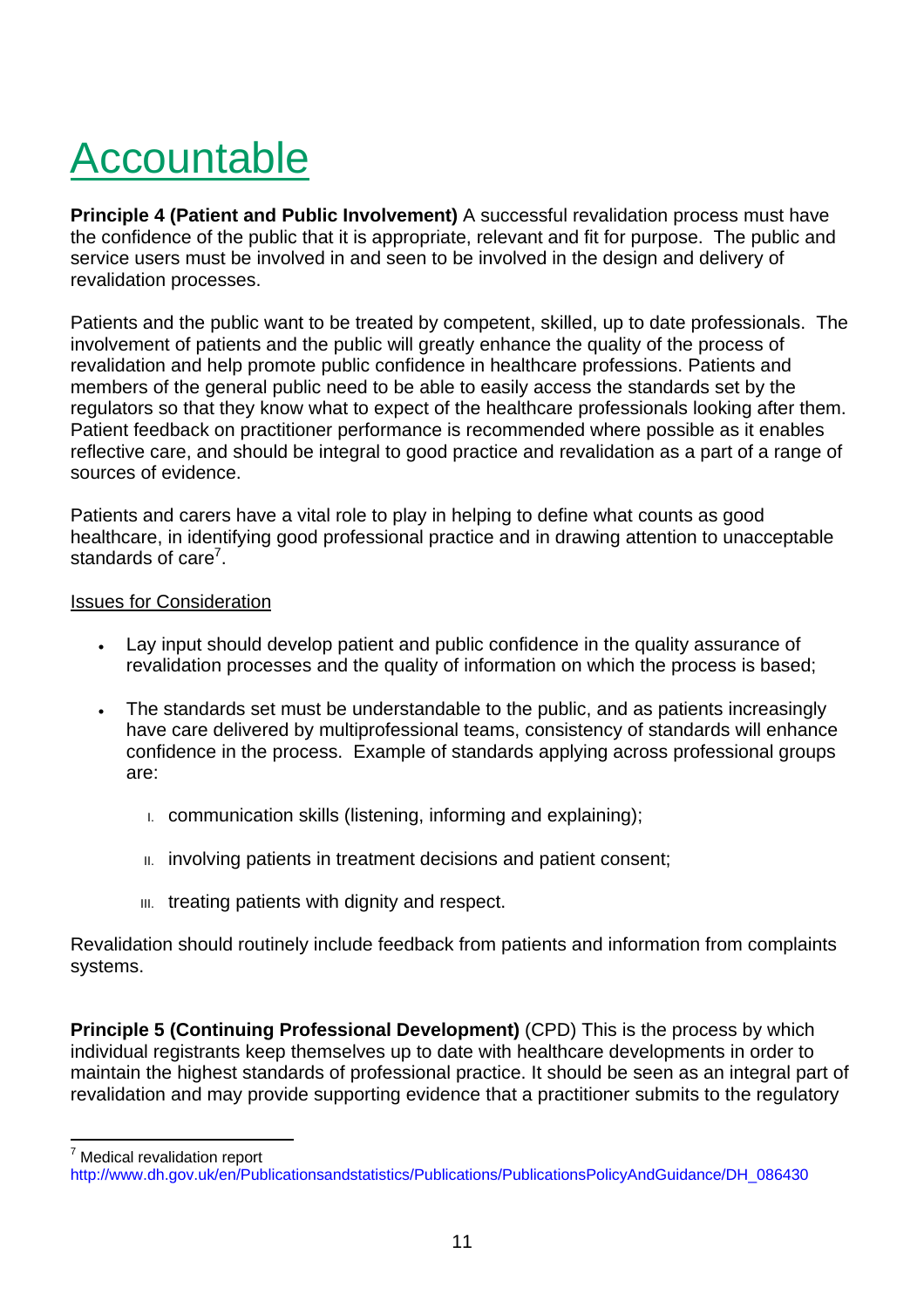body for consideration at the time of revalidation judgement. CPD needs to be relevant to the practitioner's scope of practise, where such scope has been defined.

### Issues for consideration:

- The role of CPD should be made clear in terms of its contribution to a regulatory body's decision on whether or not the practitioner meets the contemporary standard for continued registration;
- The CPD system should not be based on a process (points collection, number of hours etc.) but on outcome measurement together with some audit of the adequacy/relevancy of the individual's programme.

**Principle 6 (Quality Assurance)** Quality assurance mechanisms must be built into revalidation processes.

### Issues for consideration:

- Patient and public involvement and lay input should be incorporated into all aspects of quality assurance; it must be clear to the public how their input will be evaluated. Wherever possible, existing lay input mechanisms should be incorporated into this process;
- The ability to demonstrate on an ongoing basis that revalidation processes are valid, reliable and fit for purpose.
- Whether the role of employers in the system should be quality assured and accredited and if so at what level;
- When an employer is found not to have a satisfactory internal process to support revalidation requirements then alternative approaches must be introduced and an appeals mechanism identified;
- Consider agreed principles for quality assurance across all regulators.

## **Consistent**

**Principle 7 (Equality)** Equality and diversity considerations must be evident in the development of all systems and processes.

### Issues for consideration

• While equality and diversity considerations will inform the work and policy development of regulators generally, specific consideration will need to be given to how they will be brought to bear in development of revalidation processes. Impact Assessments (IA) should include specific consideration of equality and diversity (see Principle 12);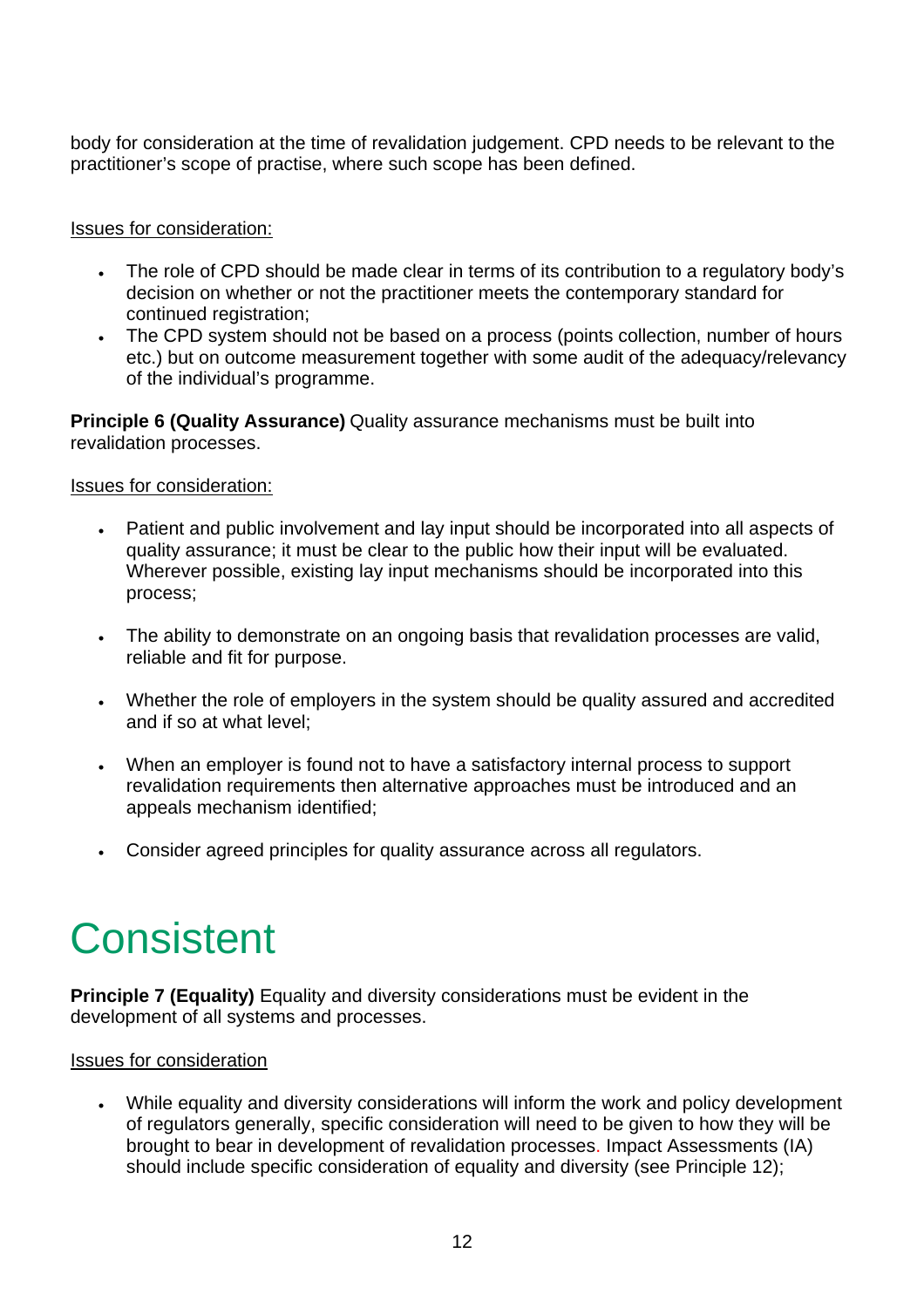• The Disability Discrimination Act 2005, $^8$  reflects the need to acknowledge that some individuals may need to be treated/supported differently so that the desired outcome is achieved. Demonstration of equality of opportunity will be key. Revalidation processes may highlight a poor response to the legislative requirements to 'make reasonable adjustments' within practice.

**Principle 8 (Integration)** The implementation of clinical governance frameworks yields information on professionals' performance and practice. Where appropriate, effective connections need to be made between them and the system of revalidation. Appraisal processes, Knowledge and Skills Framework (KSF) development reviews - where these are available – and other evaluation systems should be seen as a parallel process to revalidation, carried out for different purposes. Information from these parallel processes may provide evidence that contributes to the regulatory body's decision on revalidation, but may also highlight a practitioner who is not practising at the required level and therefore allow early intervention before it becomes a fitness to practise issue.

### Issues for consideration:

- KSF development reviews are only available to staff employed in the NHS and are linked to the current role and scope of practice of the practitioner. The group has therefore commissioned a feasibility study on the potential use of a model such as the KSF in revalidation both within and outside of the NHS;
- The potential use of the KSF development review model is currently being explored in the independent sector. However, consideration needs to be given to the alternatives to formal development reviews for those not employed in the NHS e.g. in the corporate healthcare sector or other managed environments or for the self-employed or those who move around frequently, i.e. temporary staff;
- Whether such alternatives should have common frameworks across the regulators;
- The need to acknowledge that not all appraisal systems are aligned with revalidation for example where they are concerned with achievement of commercial targets;
- Whether appraisal should be considered a cornerstone of good employment practice;
- The need for revalidation models must work across all employment situations.

**Principle 9 (UK-wide)** Revalidation arrangements should be consistent in outcome across the United Kingdom and required by all who work in the UK thus providing a basic standard of assurance for the public anywhere in the UK.

### Issues for consideration:

• Under European legislation on recognition of professional qualifications (Directive 2005/36/EC), a qualification listed in one of the annexes to the Directive should be automatically recognised by other member states who have listed an equivalent

 $\frac{1}{8}$ http://www.opsi.gov.uk/Acts/acts2005/ukpga\_20050013\_en\_1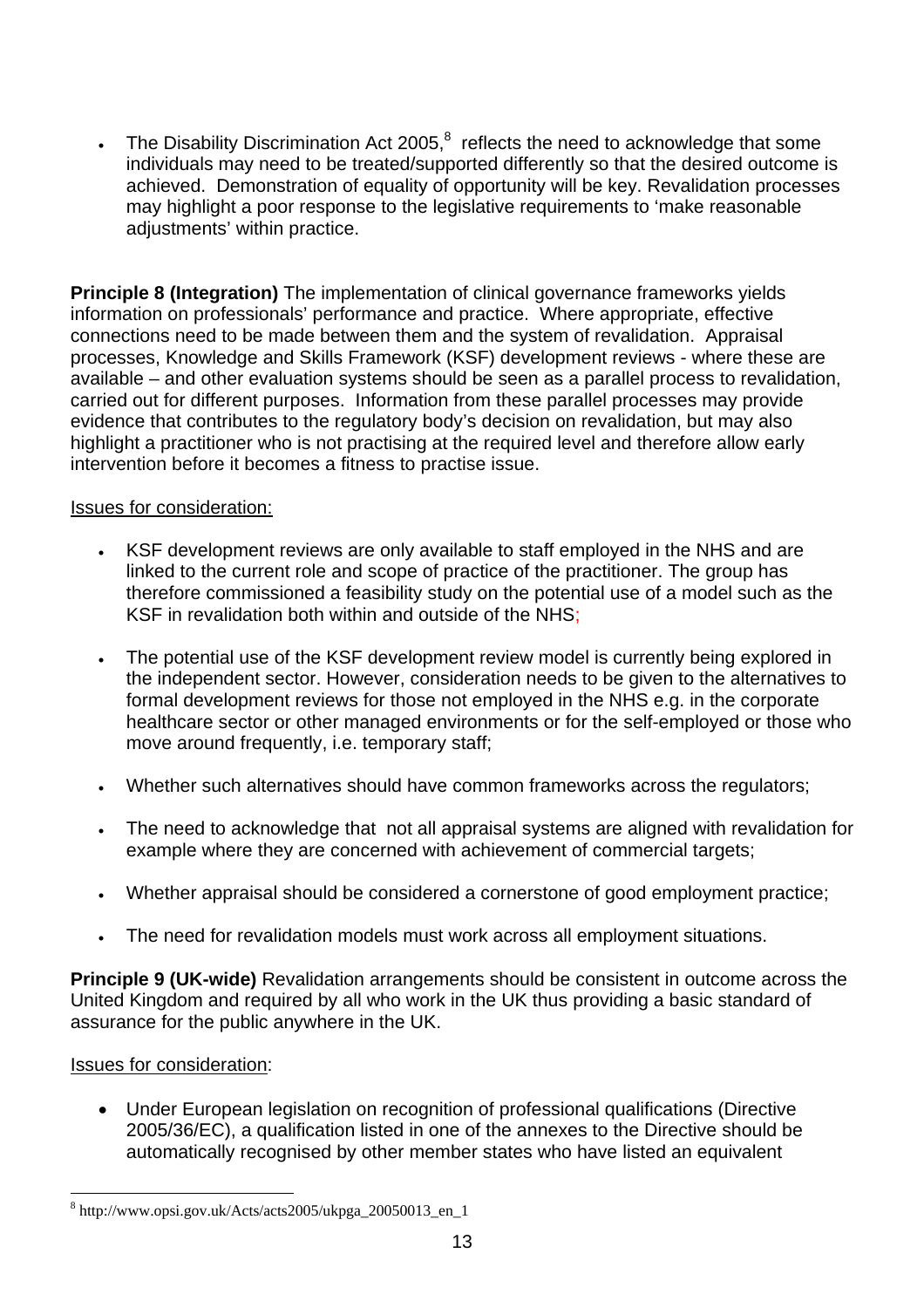qualification. The requirement for CPD or revalidation cannot be made a condition for recognising the qualification. Once the person is registered as a UK registrant they can however be expected to meet the same conditions as other registrants for staying on the register, so can be obliged to do whatever their UK peers have to do to stay on the register. The development of revalidation schemes in the UK needs to be communicated to competent authorities in other jurisdictions in order to facilitate increasing mutual recognition of qualifications for a more mobile professional population serving a correspondingly mobile patient base.

## Proportionate and Targeted

**Principle 10 (Demonstrating Benefits – effective in confirming fitness to practise)** The structures and processes surrounding revalidation should knit together in a coherent, unbureaucratic and proportionate manner to ensure that resources invested yield valid and reliable outcomes together with the anticipated benefits to service users and health professionals.

### Issues for consideration:

- Models for piloting recommendations should be developed by the regulator(s) and should include proposals for evaluation of the pilot at relevant stages of the process if required;
- Whether analysis of data on the benefits to service users could be used or whether the numbers of successful/unsuccessful practitioners through revalidation would be a more practical measure;
- Whether the analysis and evaluation should be based on the risk from the specific profession or be on an agreed quality assurance framework across regulators.

**Principle 11 (Information)** The nature of the information required by each requiatory body will be based on their risk profiling of their registrant groups and should be undertaken systematically. The frequency and breadth/depth of evidence each regulator requires information on and the evaluation/assessment methods used will be based on the assessed potential risk posed by practitioners to patients and the public. Regulators should work towards valid and robust risk profiling of their registrant groups to inform this process. The nature of the information required will depend on the value the information adds when making an assessment against standards and in reaching revalidation decisions that are just and defensible.

### Issues for consideration:

• Consideration should be given to those groups who undertake elements of advanced practice as to whether they have additional revalidation requirements placed on them. Advanced practice is discussed in more detail at paragraph 5.3;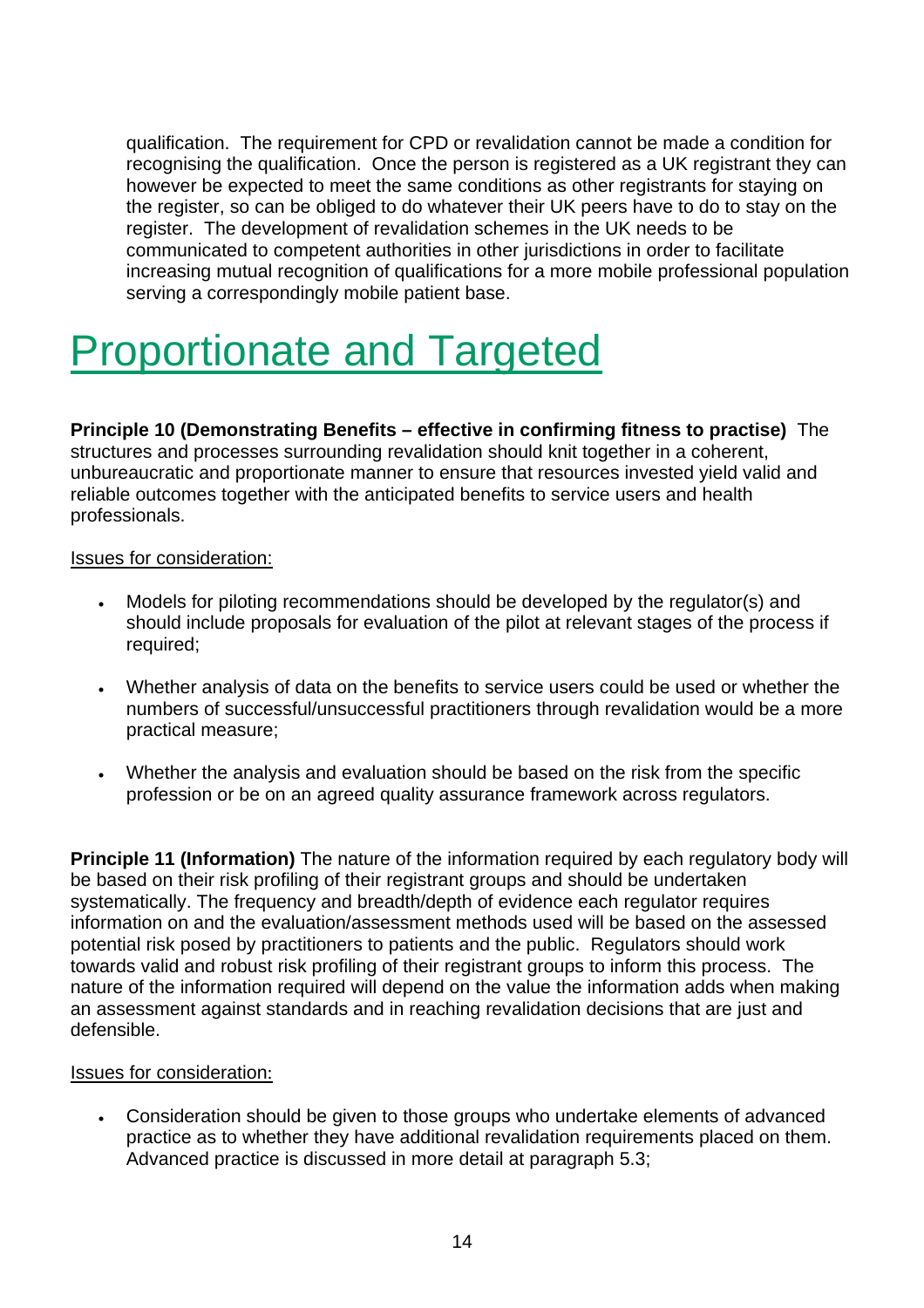- How should intensity be defined? Is it meant to indicate that some professions, or indeed subsections of professions, may require a full performance assessment in order to revalidate and others will rely on a knowledge test or self-certification and others will rely solely on appraisal?
- Clarity on the accountability and responsibility of employers and contracting organisations is required;
- Clarity on the accountability and responsibilities of professionals is required.

**Principle 12 (Introduction)** The introduction of revalidation should be incremental. This will enable proper piloting and effective preparation and will avoid overburdening regulatory bodies, professionals and employers with the process of implementation. The timetable for comprehensive implementation should be known at the outset.

### Issues for consideration

- Piloting should be with a representative sample of registrants and not focus solely on areas/sectors where revalidation would be easiest;
- An impact assessment will be required from the regulatory bodies $9$

## **5. General themes for consideration**.

### **5.1 Harmonisation**

- Where appropriate, common standards and systems should be developed across professional groups. In particular, this should encompass common and shared competences relating to specific aspects of direct care delivery e.g. prescribing, as well as common systems and standards for regulators such as those described on page 10, communication skills, involving patient in treatment decisions and treating patient with respect and dignity.
- The extent to which attempts are made to harmonise high-level principles should be determined by the principles of regulation. To ensure public protection, there will be areas/occasions where harmonisation is not appropriate;
- Whether CPD requirements should be standardised across requiators.

<sup>–&</sup>lt;br>9 <sup>9</sup> Guidance on impact assessment to be found http://www.berr.gov.uk/bre/policy/scrutinising-new-regulations/preparingimpact-assessments/page44077.html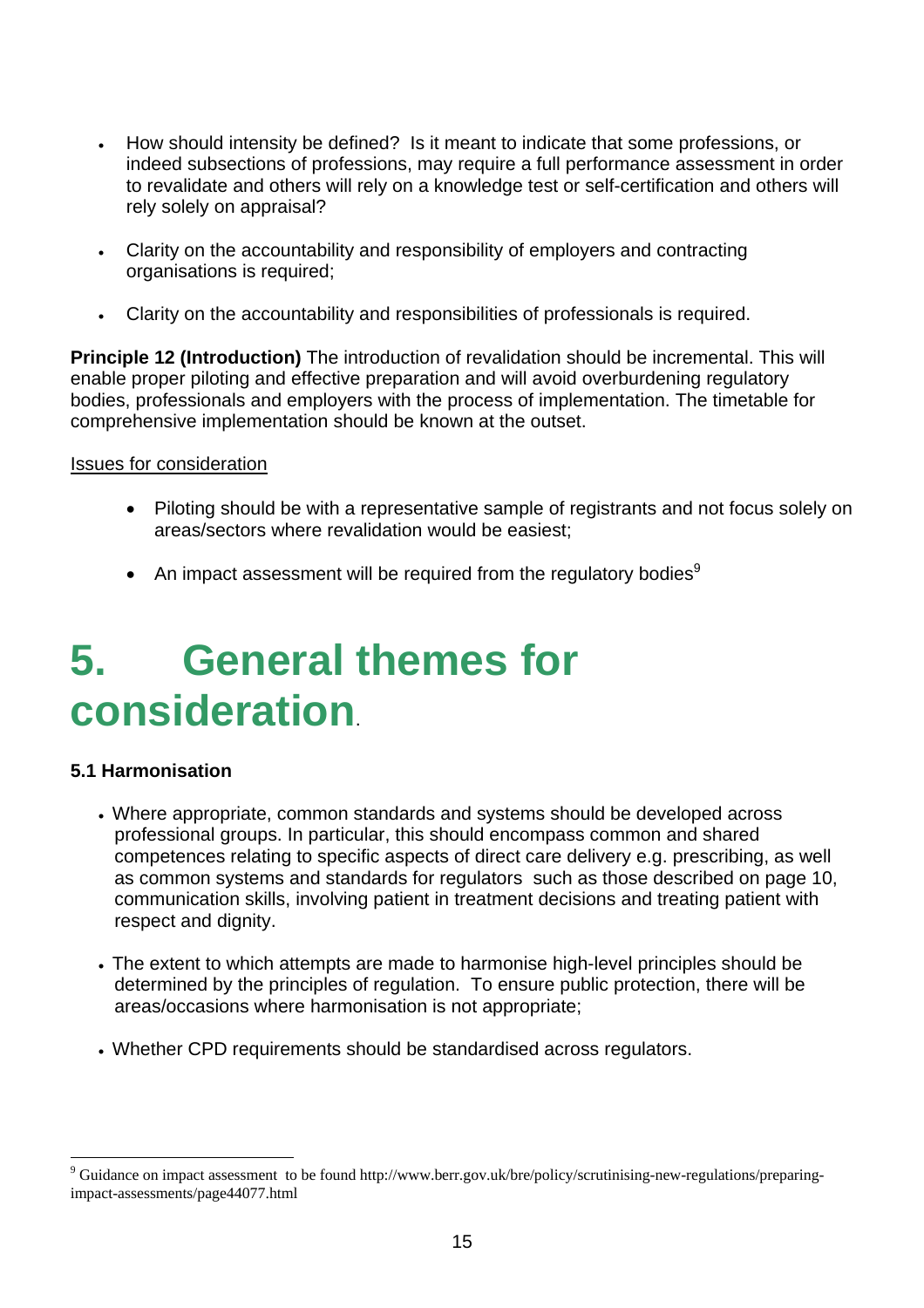### **5.2 Impact of multidisciplinary teams**

- Care is increasingly being delivered in multiprofessional teams and team members will be contributing to each other's revalidation processes through the use of team performance data. This will not be prevalent in professions like osteopathy for example where practitioners are mainly engaged with patients on an individual basis in private practice.
- There is increasing patient awareness that treatment is delivered by teams and of the benefits of this rather than sole professionals. There is a need to ensure that regulation allows the standards of teams to be set and understood by patients.

## **5.3 Advanced practice**

- There is currently no agreed definition of advanced practice that applies across professions. This was recognised by the recent report *A High Quality Workforce – NHS Next Stage Review,* which proposed work with CHRE and the professional regulators "to ensure a consistent definition of advanced practice across the health professions"10. It is recommended that the observations in the following bullet points are taken into account in that work;
- If a level of "advanced practice" is recognised by a regulatory body, this must be on the grounds of public protection alone and not for professional recognition/enhancement;
- Systems surrounding the sign-off process (i.e. who signs off, how is the process structured, how are uni-professional considerations resolved if harmonisation of processes, as well as principles is the aim) need to be agreed;
- How will revalidation link to the recognition of advanced practitioners by employers who are not recognised as advanced by the regulator (e.g. practitioners with special interests or those carrying out expanded scopes of practice)?
- Where a practitioner for example practises against a set of standards that are normally associated with the primary practice of another professional group e.g. a nurse who practises endoscopy or a podiatrist who practises foot surgery, then the distributed model of regulation could apply if implemented. What implications would this have for revalidation? Would the nurse or podiatrist be required to meet the standards and revalidation requirements set by the lead regulatory body for the original profession? Would regulatory bodies accept the standards of others?

## **5.4 General point**

• Regulators should identify any legislative constraints related to the introduction of revalidation for their registrants and discuss with UK-wide Health Departments at the earliest opportunity.

 $10$  A High Quality Workforce – NHS Next Stage Review, Department of Health, June 2008, para 54.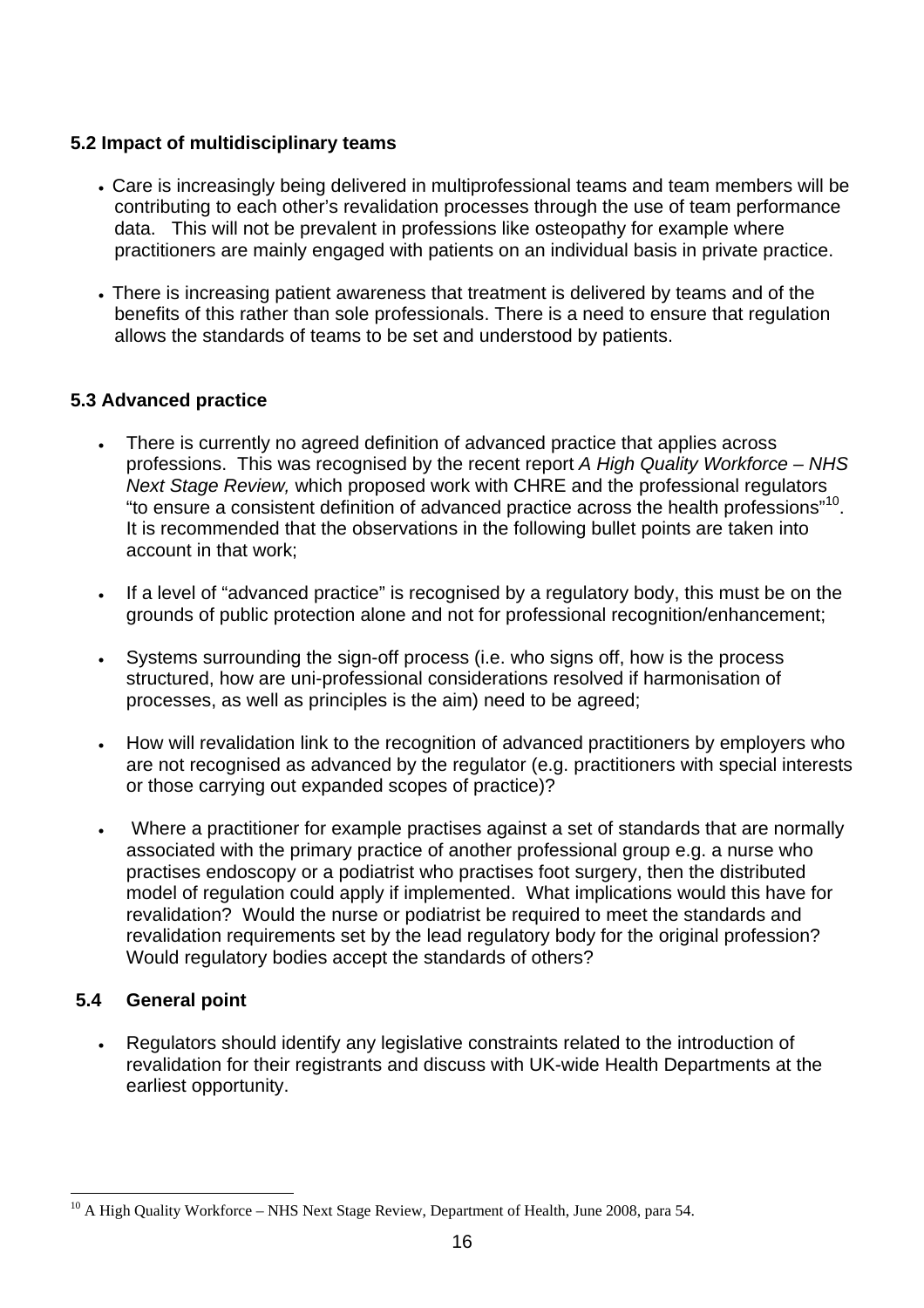# **6. Challenges to implementation**

**6.1** There are six main areas that could challenge implementation as referenced in the medical revalidation report<sup>7</sup>:

**Logistic**: large numbers of healthcare professionals need to be covered by the revalidation schemes, which need to encompass a great diversity of groups, roles and practice settings. The numbers involved in non-medical revalidation will be greater than one million and the scope of practice varies significantly even within discrete professional groups.

**Methodological**: valid, reliable, proportionate and fair systems still need to be designed in all areas to set standards and to assess practice against them. Proportionality is essential and a one-size fits all approach should be avoided.

**Connections**: many systems and organisations examine the quality of healthcare in the NHS and throw light on professionals' performance and practice. Where appropriate, effective connections need to be made between them and the system of revalidation.

**Information**: high quality data is vital to effective assessment of practice and although these may have been lacking in the past in some areas they must be developed. This might be outcome data or other measures could be used.

**Cultural:** revalidation should be seen primarily as supportive, focussed on raising standards, not a disciplinary mechanism to deal with the small proportion of health professionals who may cause concern. The involvement of patients and the public at all stages will greatly enhance the quality of the process of revalidation and help promote public confidence in the profession itself. Careful consideration needs to be given to how patients and the public can be involved meaningfully.

**Resources:** revalidation will require considerable investment to develop, including potentially advanced expertise in assessment. There may be an adverse reaction from both professional groups and employers if packages of revalidation are resource intensive. Implications for registration fees would need to be handled carefully in such circumstances. To what extent will employers be able to provide additional resources for non-medical revalidation and in particular remediation? In the case of contractor professions, what funding will be needed by the primary care groups to ensure revalidation can be taken up?

## **7. Next Steps**

7.1 The council's of the regulatory bodies will consider the report now that the non-medical working group has completed the work on the high level principles that will guide the

7 Medical revalidation report

http://www.dh.gov.uk/en/Publicationsandstatistics/Publications/PublicationsPolicyAndGuidance/DH\_086430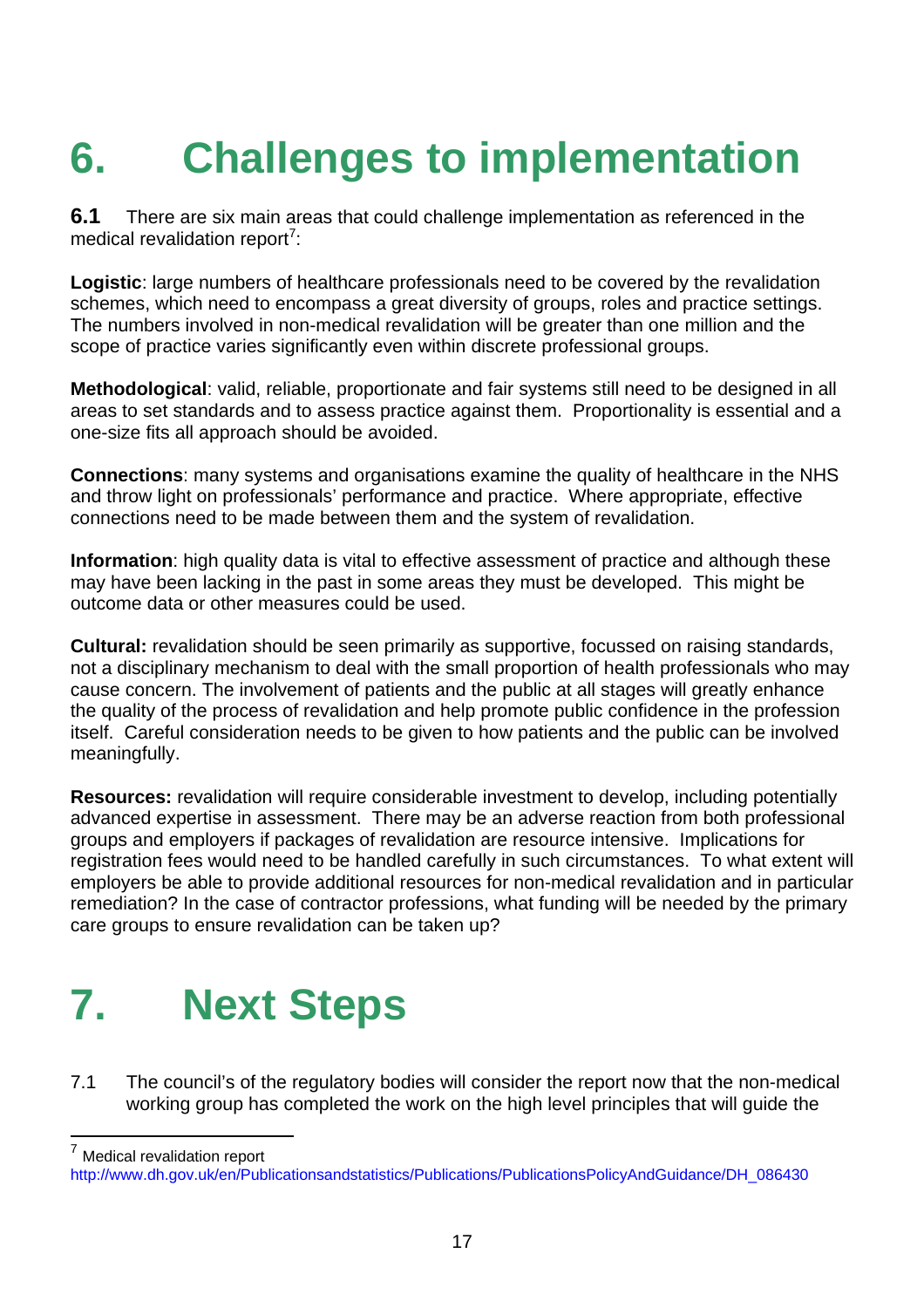work. The regulatory bodies will develop models of revalidation that both meet the needs of the profession and the public and will report in January 2009. This work will be influenced by the two pieces of commissioned research outlined below.

- 7.2 The commissioned research on the use of a model such as the KSF will be completed and the outcomes circulated to the regulators and those working in non-NHS settings for consideration.
- 7.3 The commissioned research on decision-making based on risk and proportionality will be circulated to the regulatory bodies for their consideration.
- 7.4 The regulatory bodies will come back with proposed models for piloting including recommendations and early discussion of evaluation in order to get robust baseline data prior to piloting any new systems. Proposals will need to work for health professionals in non-NHS sectors, research, teaching and private sector health provides.
- 7.5 These high-level principles will now be shared with the Working Group for Medical Revalidation with a view to cross-professional endorsement.
- 7.6 As proposed by *A High Quality Workforce NHS Next Stage Review,* The Council for Healthcare Regulatory Excellence will be asked to work with the Department of Health, the Regulatory Bodies, the Devolved Administrations and other key stakeholders to agree on the definition and criteria for recognition of advanced practice.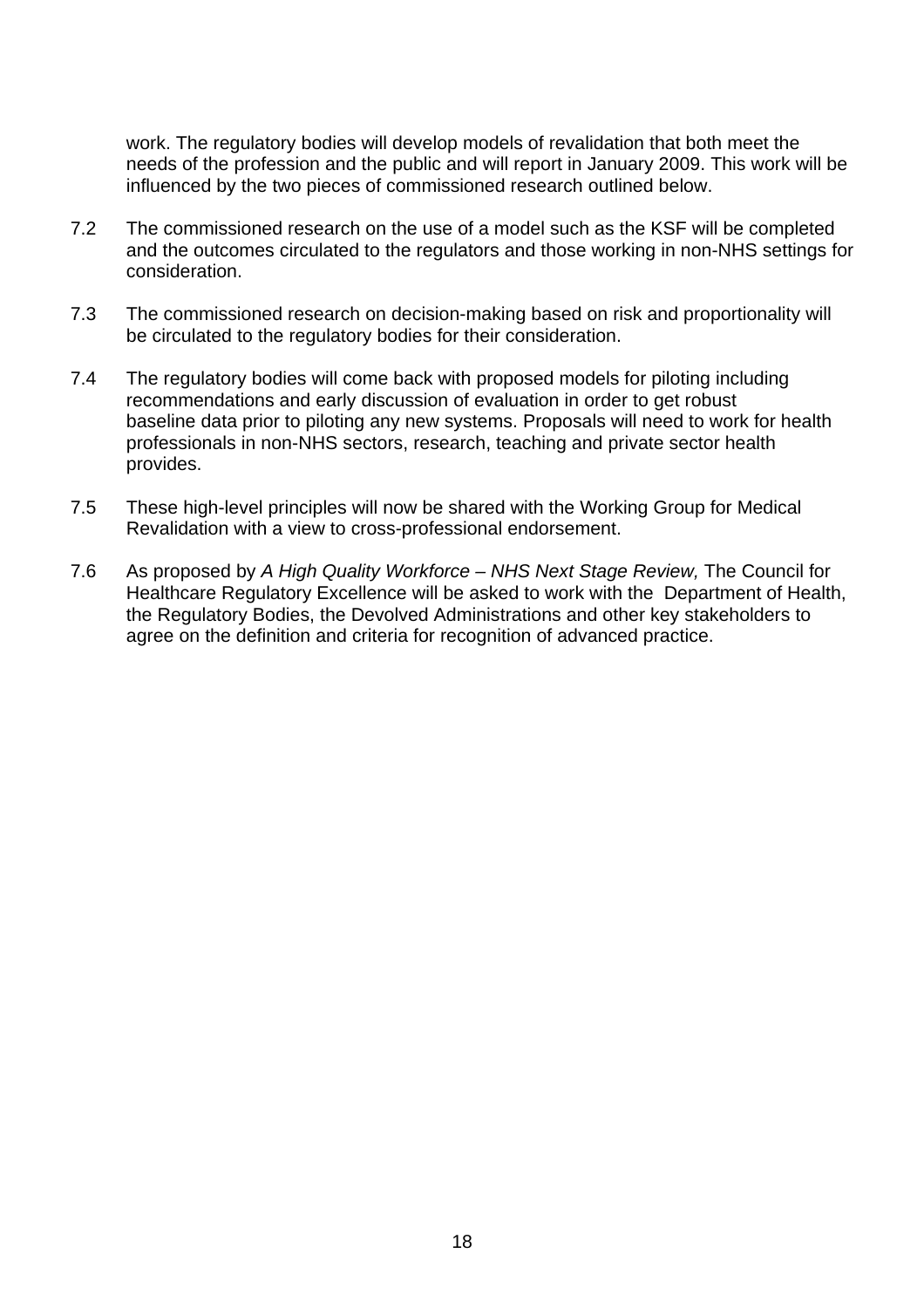# **Annex A – Trust, Assurance & Safety**

#### **EXTRACT FROM TRUST, ASSURANCE AND SAFETY – THE REGULATION OF HEALTH PROFESSIONALS IN THE 21<sup>ST</sup> CENTURY (Chapter 2, pp 37 – 41)**

### **Revalidation for the non-medical healthcare professions**

2.29 'The regulation of the non-medical healthcare professions' review endorsed the principle of revalidation for these professional groups as well. **The Government endorses the recommendations in this review.** Revalidation is necessary for all health professionals, but its intensity and frequency needs to be proportionate to the risks inherent in the work in which each practitioner is involved. **Working closely with the Devolved Administrations, the Department will discuss with each regulator the most appropriate arrangements that are proportionate to the risk that each profession may pose to patients.** 

2.30 **The Government agrees that the regulatory body for each non-medical profession should be in charge of approving the standards which registrants will need to meet to maintain their registration on a regular basis. Where appropriate, common standards and systems should be developed across professional groups where this would benefit patient safety. The Department will ask the Council for Healthcare Regulatory Excellence (CHRE) to work with regulators, the professions and those working on European and international standards to support this work. This will encompass the development of standards for higher levels of practice, particularly for advanced practice in nursing, AHPs and healthcare scientists The Department will discuss with the Nursing and Midwifery Council the outcome of their consultation on advanced nursing practice to agree next steps.** 

2.31 There are some non-medical professional staff, such as clinical scientists, who undertake higher specialist training and practise for most of their careers at a specialist autonomous level. **The Department will work with the Devolved Administrations to establish a short-term working party to consider how regulation and revalidation should reflect this**

2.32 Professionals will fall broadly into one of three groups for revalidation in England:

- **for employees of an approved body, for example, nurses, dietitians or paramedics working in an NHS organisation or a licensed private or independent sector provider, evidence to support revalidation will be provided as part of the normal staff management and clinical governance systems, with employers providing recommendations to the professional regulators;**
- **for those, including self-employed contractors, performing services commissioned by NHS primary care organisations (such as dentists or optometrists), the revalidation processes will be carried out under the supervision of either the NHS commissioning organisation or, particularly where it is necessary to take an overview of both NHS and private work, the regulatory**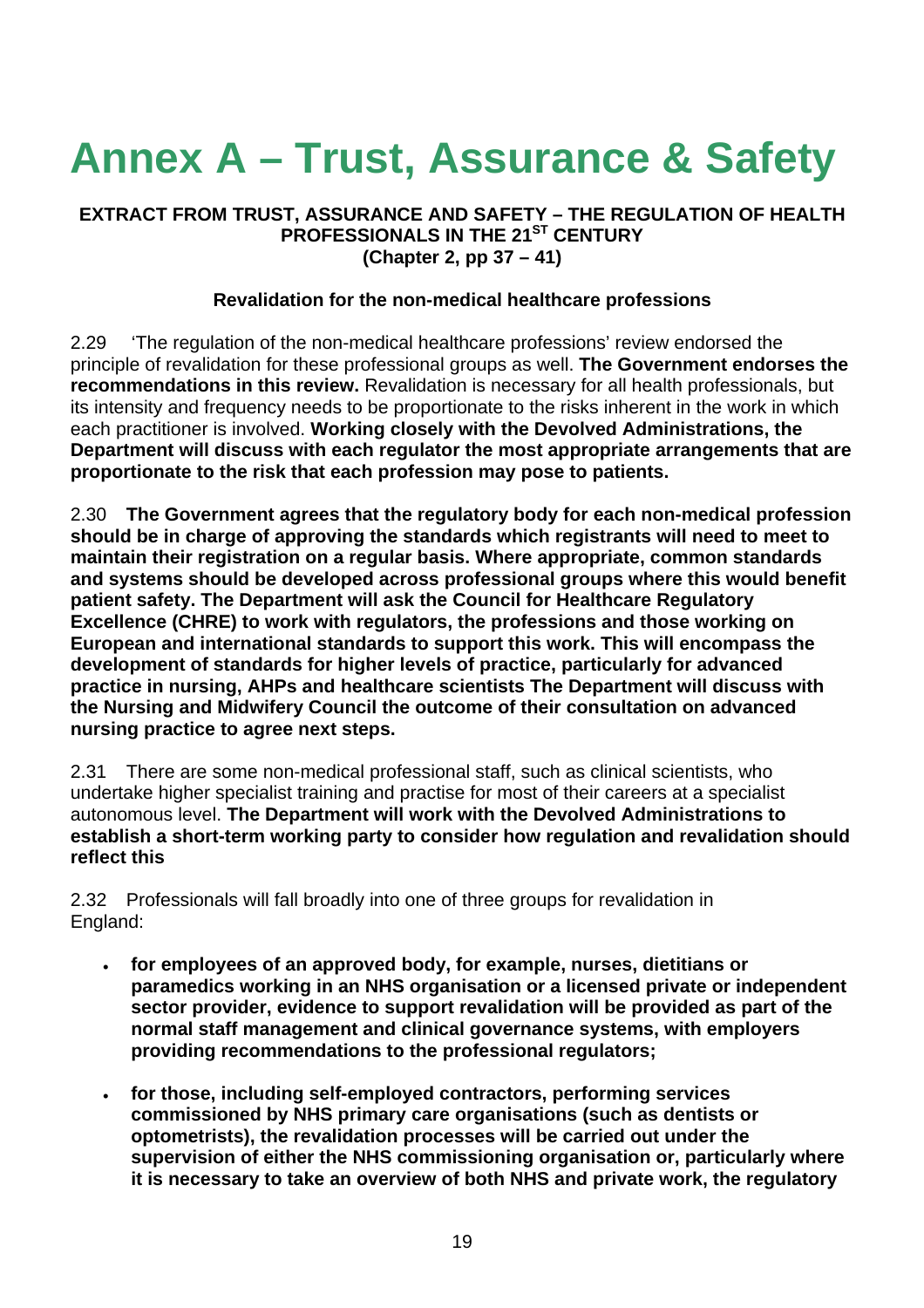**body, but in either case with appropriate collaboration between the two bodies; and** 

• **for all others, for example, osteopaths, their regulatory bodies will develop direct revalidation arrangements.** 

2.33 **The responsibility for revalidation arrangements for professionals directly employed by primary care contractors, for example practice nurses or dental hygienists, will be discussed with the relevant professions and regulators.** 

2.34 **The Government agrees that the appraisal process within the NHS, which will be a central component of revalidation, should be both formative and summative, to ensure objectively that required standards are met. Information gathered under the Knowledge and Skills Framework should be used as far as possible as the basis of revalidation, with any additional requirements justified by risk analysis. As these measures will require the introduction of summative elements to assessment, the Department will discuss these proposals with the Devolved Administrations, the relevant regulators, NHS employers, trades unions and others with an interest to ensure this is proportionate, fair and appropriate.** As far as possible, the agreement of such arrangements should be professionally led, provided that they secure adequate objective assurance to patients and the public that they give appropriate safeguards to the maintenance of high professional and clinical standards. Scotland, Wales and Northern Ireland will consider how they wish to take this forward within their particular contexts.

### **Ensuring effective systems for revalidation**

2.35 For all health professionals, including doctors, it will be important to ensure that the organisations, whether providers or commissioners, responsible for their revalidation are doing so in a sufficiently rigorous and fair manner to ensure patient safety and fair treatment of health professionals. **In England, the Department will include the capacity of organisations to carry out this role as a core component of the standards against which organisations are judged when they are granted their licence to operate by the new national system regulator (Care Quality Commission).** As with the current arrangements, this is likely to be based on evidence-based self-assessment, validated through risk-based audit and investigation where concerns are identified. The Devolved Administrations will consider how to address this within their particular contexts.

### **Introducing revalidation**

2.36 The Secretary of State commissioned CHRE to provide advice on the issues that needed to be considered in implementing revalidation arrangements for health professionals. Their main findings are that:

- there is general support for the concept of revalidation, and the most important issue is how to implement it;
- the Department needs to consider carefully the additional responsibilities placed on local organisations, to avoid overloading them; and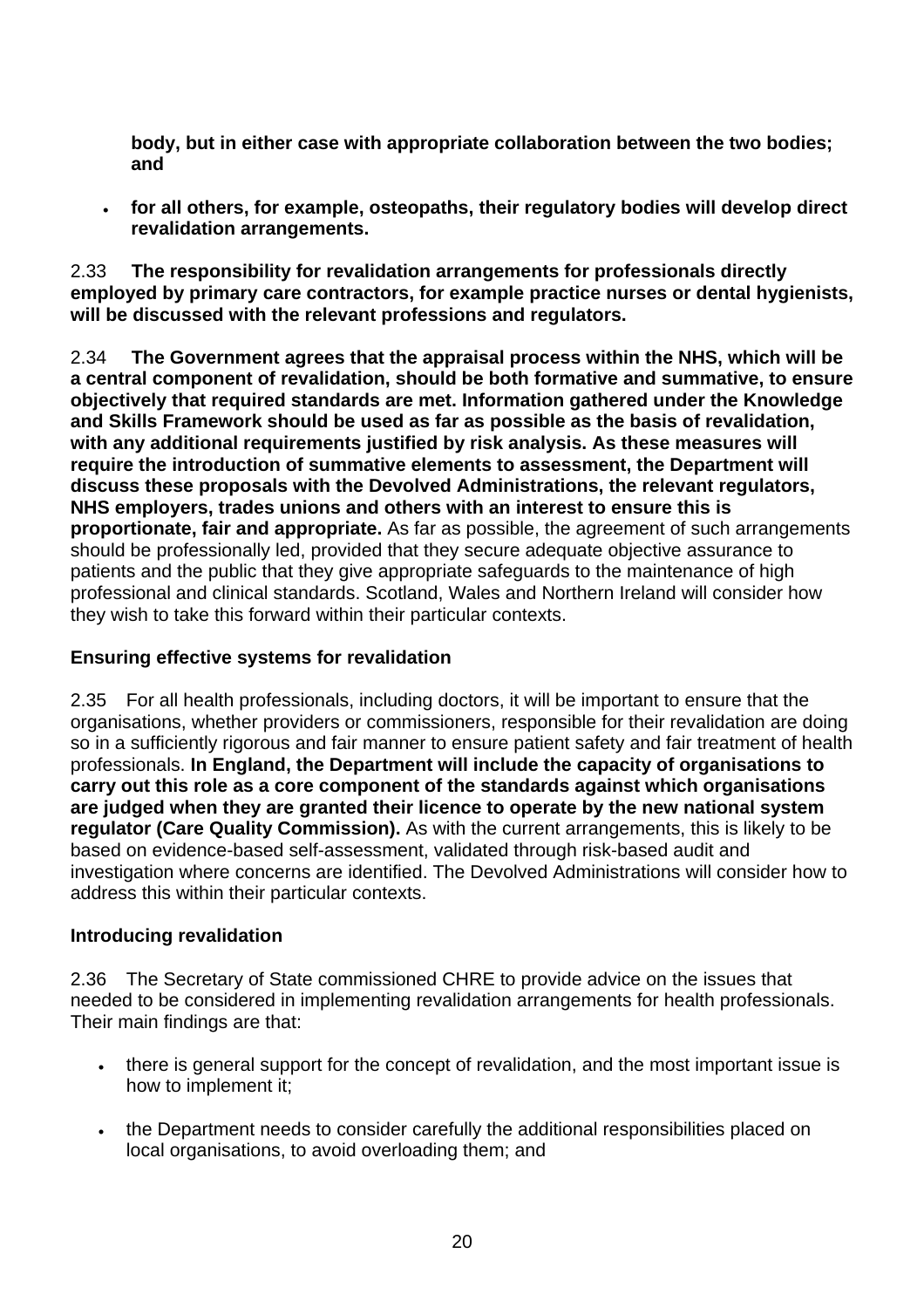• the implementation of revalidation should be sufficiently flexible to take account of the diversity of employment environments across the UK.

2.37 The Department welcomes this advice. The introduction of a new appraisal and revalidation system covering all health professionals in the UK needs to be piloted thoroughly, managed carefully and phased in over time to ensure that it works well, that it works fairly and that it enables employers and commissioners to put in place the capacity and capability needed to make it work well. The setting of standards by the professions themselves will take time, thought, piloting and consultation. The Government is resolved that these changes should be introduced, but is equally determined that they should be introduced in a way that does not place unmanageable burdens on employers, staff or resources.

2.38 **The Government will discuss with the Devolved Administrations and with public, private and voluntary sector employers the development of an affordable and manageable timetable for the effective implementation of revalidation.** This will reflect the state of readiness of each profession to deliver robust revalidation processes; the impact revalidation would have on diverting frontline staff from direct patient care; the capacity of regulators and employers for each professional group; the level of public concern about professional standards within each professional group; the risks inherent in the care provided by each professional group; the numbers of professionals working in each professional group, including the proportion of self-employed; the ability of practitioners taking career breaks, maternity leave and other absences from practice to engage with these processes; and the particular circumstances in Scotland, Wales and Northern Ireland.

## **Conclusion**

2.39 The measures set out in this chapter will provide the objective assurance that the public now expect to underpin their trust in health professionals. The measures are framed in a way that is proportionate to the risk inherent in each professional group and designed to assure patient safety in relation to that risk. The Department believes that revalidation should be professionally led and proportionate and will work with the regulators for each profession to ensure that this is the case. It will be a complex undertaking to create workable and appropriate detailed arrangements for each profession involved and it will be important to develop and adapt these proposals to ensure effective implementation. **Therefore, a United Kingdom Revalidation Steering Group will be established to develop and co-ordinate this work.**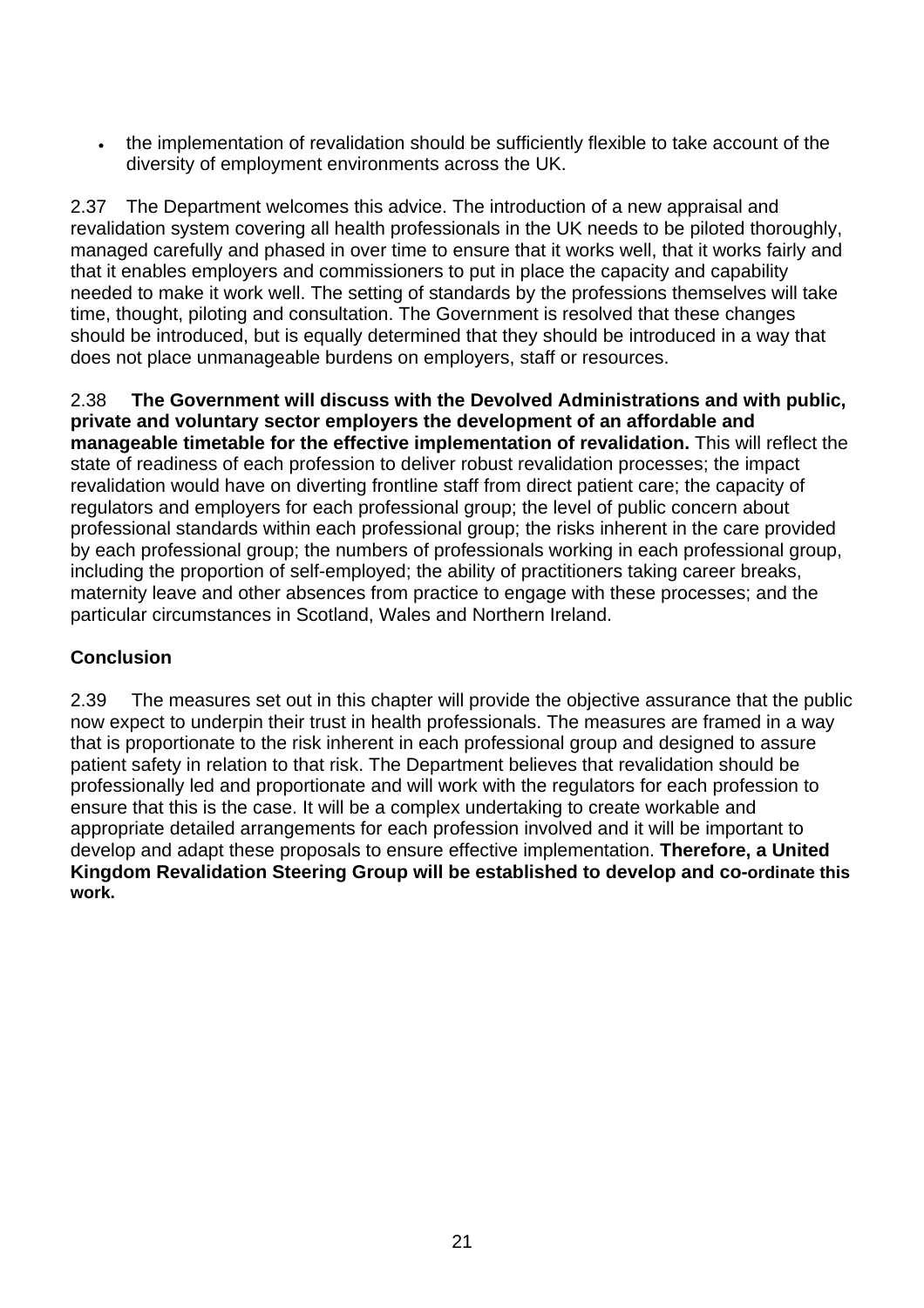# **Annex B - Group Membership**

### **NON-MEDICAL REVALIDATION UK WORKING GROUP MEMBERS**

| <b>Organisation represented</b> |                                   | <b>Name</b>                          | <b>Title</b>                              |
|---------------------------------|-----------------------------------|--------------------------------------|-------------------------------------------|
| 1                               | University of Sunderland          | Professor Jim Smith                  | Chair (2007); Professor of Pharmacy       |
|                                 |                                   |                                      | Practice and Policy, University of        |
|                                 | Department of Health              | <b>Gavin Larner</b>                  | Sunderland                                |
|                                 |                                   |                                      | Chair (2008); Director of Professional    |
|                                 |                                   |                                      | Regulation, DH                            |
| $\mathbf 2$                     | <b>General Chiropractic</b>       | <b>Margaret Coats</b>                | <b>Chief Executive and Registrar</b>      |
|                                 | Council                           |                                      |                                           |
| 3                               | <b>General Dental Council</b>     | Carol Varlaam                        | Lay Member; Chair, Revalidation           |
|                                 |                                   |                                      | <b>Working Group</b>                      |
| 4                               | <b>General Medical Council</b>    | Una Lane                             | Assistant Director, Revalidation          |
| 5                               | <b>General Optical Council</b>    | Jon Levett                           | <b>Director of Standards</b>              |
| 6                               | <b>General Osteopathic</b>        | Vince Cullen                         | <b>Head of Development</b>                |
|                                 | Council                           | <b>Evlynne Gilvarry</b><br>$\bullet$ | <b>Chief Executive and Registrar</b>      |
| 7                               | <b>Health Professions Council</b> | Anna van der Gaag                    | President                                 |
| 8                               | Nursing and Midwifery             | <b>Kathy George</b><br>$\bullet$     | Director of Standards and Registration    |
|                                 | Council                           | David Hutton<br>$\bullet$            | Professional Adviser, Revalidation        |
| 9                               | Royal Pharmaceutical              | Dr Peter Wilson<br>$\bullet$         | <b>Head of Post Registration Division</b> |
|                                 | Society of Great Britain          | Andreas Hasman<br>$\bullet$          | <b>Policy Coordinator</b>                 |
|                                 |                                   |                                      |                                           |
| 10                              | Pharmaceutical Society of         | <b>Brendan Kerr</b><br>$\bullet$     | Registrar and Head of Professional        |
|                                 | Northern Ireland                  |                                      | <b>Services</b>                           |
|                                 |                                   | Dr Deirdre McAree                    | Post Registration Facilitator (2008)      |
|                                 |                                   |                                      | PSNI lead for Revalidation                |
| 11                              | Dept. Health (England)            | Sue Hill                             | <b>Chief Scientific Officer</b>           |
| 12                              | Dept. Health (England)            | Karen Middleton                      | <b>Chief Health Professions Officer</b>   |
| 13                              | <b>NHS Employers</b>              | Alastair Henderson                   | <b>Deputy Director</b>                    |
| 14                              | NHS Staff Council, KSF            | <b>Gary Theobald</b>                 | Employer Side Chair, KSF Group of the     |
|                                 | Group                             |                                      | <b>NHS Staff Council</b>                  |
|                                 |                                   |                                      |                                           |
| 15                              | Prime R&D Ltd                     | <b>Lindsay Mitchell</b>              | Consultant                                |
| 16                              | <b>Council of Deans for</b>       | Paul Turner                          | <b>Chief Executive</b>                    |
|                                 | Nursing and AHPS                  |                                      |                                           |
| 17                              | <b>SHA Workforce Lead</b>         | Peter Blythin                        | Director of Nursing and Workforce         |
| 18                              | Independent Healthcare            | Sally Taber                          | <b>Chief Executive</b>                    |
|                                 | <b>Advisory Services</b>          |                                      |                                           |
| 19                              | Public/patients<br>Kate Webb      |                                      | Senior Policy Analyst, CHRE               |
|                                 | representation                    |                                      | (Principal Policy Adviser, Which?, to     |
|                                 |                                   |                                      | June 2008)                                |
| 20                              | Public/patients                   | <b>Judy Wilson</b>                   | Independent Consultant                    |
|                                 | representation                    |                                      |                                           |
| 21                              | Scottish CNO                      | Paul Martin                          | Scottish CNO                              |
| 22                              | Scotland                          | <b>Audrey Cowie</b>                  | <b>Professional Adviser</b>               |
|                                 |                                   |                                      |                                           |
|                                 |                                   |                                      |                                           |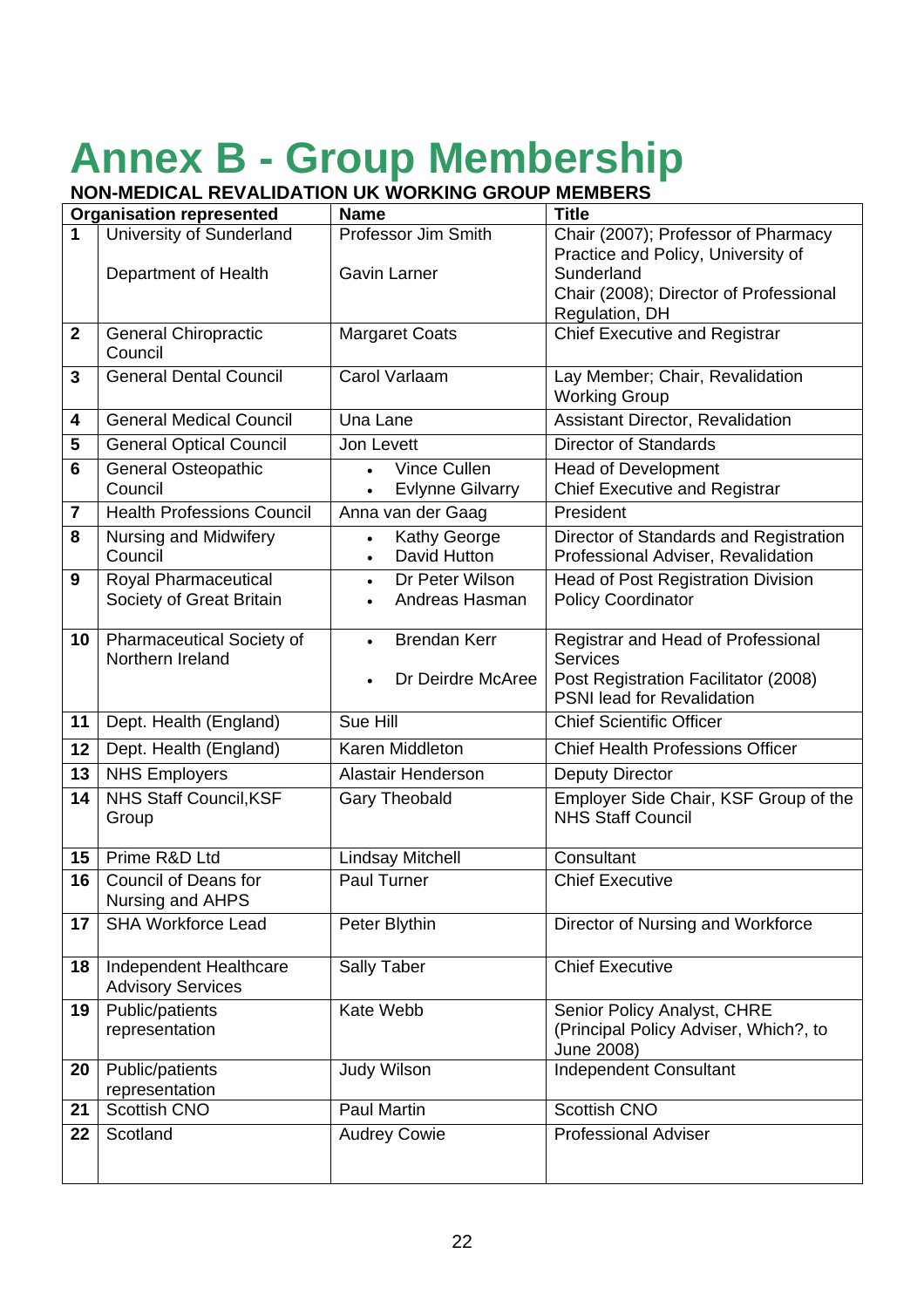|    | <b>Organisation represented</b>    | <b>Name</b>         | <b>Title</b>                                 |
|----|------------------------------------|---------------------|----------------------------------------------|
|    |                                    |                     |                                              |
| 23 | Wales                              | Barbara Bale        | Head of Workforce Policy Development         |
|    |                                    |                     | and Commissioning                            |
|    |                                    | <b>Mary Gilbert</b> | <b>Regulation and Education Project Lead</b> |
| 24 | Northern Ireland                   | Joyce Cairns        | Deputy Director HR                           |
| 25 | <b>MOD</b>                         | Jerry Tuck          | <b>Defence Medical Services</b>              |
| 26 | <b>BDA</b>                         | <b>Graham Brown</b> | <b>Chair, Education Committee</b>            |
| 27 | <b>RCM</b>                         | Louise Silverton    | <b>Deputy Secretary General</b>              |
| 28 | Federation of Ophthalmic           | <b>Paul Carroll</b> | <b>Director of Professional Services</b>     |
|    | and Dispensing Opticians           |                     |                                              |
| 29 | <b>Allied Health Professionals</b> | <b>Ralph Graham</b> | <b>Chair, Allied Health Professionals</b>    |
|    | Federation                         |                     | Federation                                   |
|    |                                    |                     |                                              |
| 30 | <b>CHRE</b>                        | Douglas Bilton      | <b>Project Manager</b>                       |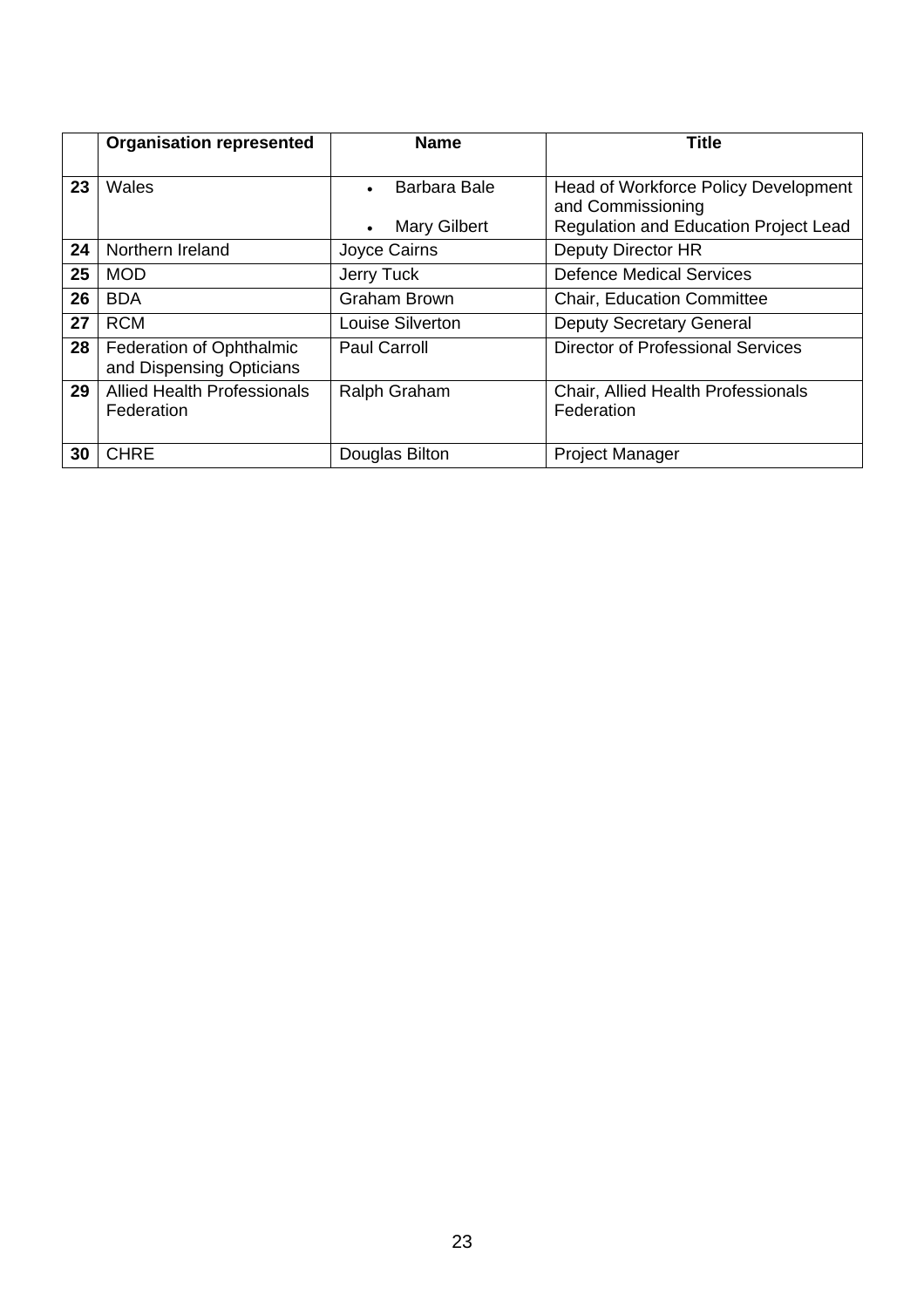## Annex C – Terms of Reference

To consider the recommendations in *Trust, Assurance and Safety* on non-medical revalidation and to develop proposals for the timely, effective and affordable introduction of a revalidation system for these groups. Working closely with the medical revalidation and education-working group, Chaired by the Chief Medical officer, the group will, in particular, consider and make recommendations on:

- A clear definition of revalidation across medical and non-medical working groups to ensure commonality of understanding and language
- The scope, structure and processes for revalidation for all statutorily regulated nonmedical health professionals, paying particular attention to how these interact with existing clinical governance/ risk systems
- What revalidation will mean in terms of post-registration (advanced or higher level practice)
- A process for establishing common standards across the regulators and clarifying where this is not appropriate
- The use of information systems to collect data that might be used for appraisal and revalidation, and how to overcome problems around confidentiality and data protection issues
- Effective appraisal processes (both formative and summative) and clarifying the role of the Knowledge and Skills Framework in revalidation
- Revalidation and appraisal processes for health professionals working in non-NHS sectors, e.g., research, teaching and private sector health providers
- Models for Continuing Professional Development and demonstrating how they fit in with formative and summative processes for appraisal
- Models for piloting recommendations made by the group and early discussion of evaluation in order to get robust baseline data prior to piloting any new systems
- The consequences of failed revalidation in terms of systems and support and how this would work with fitness to practise procedures
- The timetable for the introduction of new processes within the 5 year window

The group will liaise with other working groups and establish its own sub-groups where appropriate to examine matters in more detail.